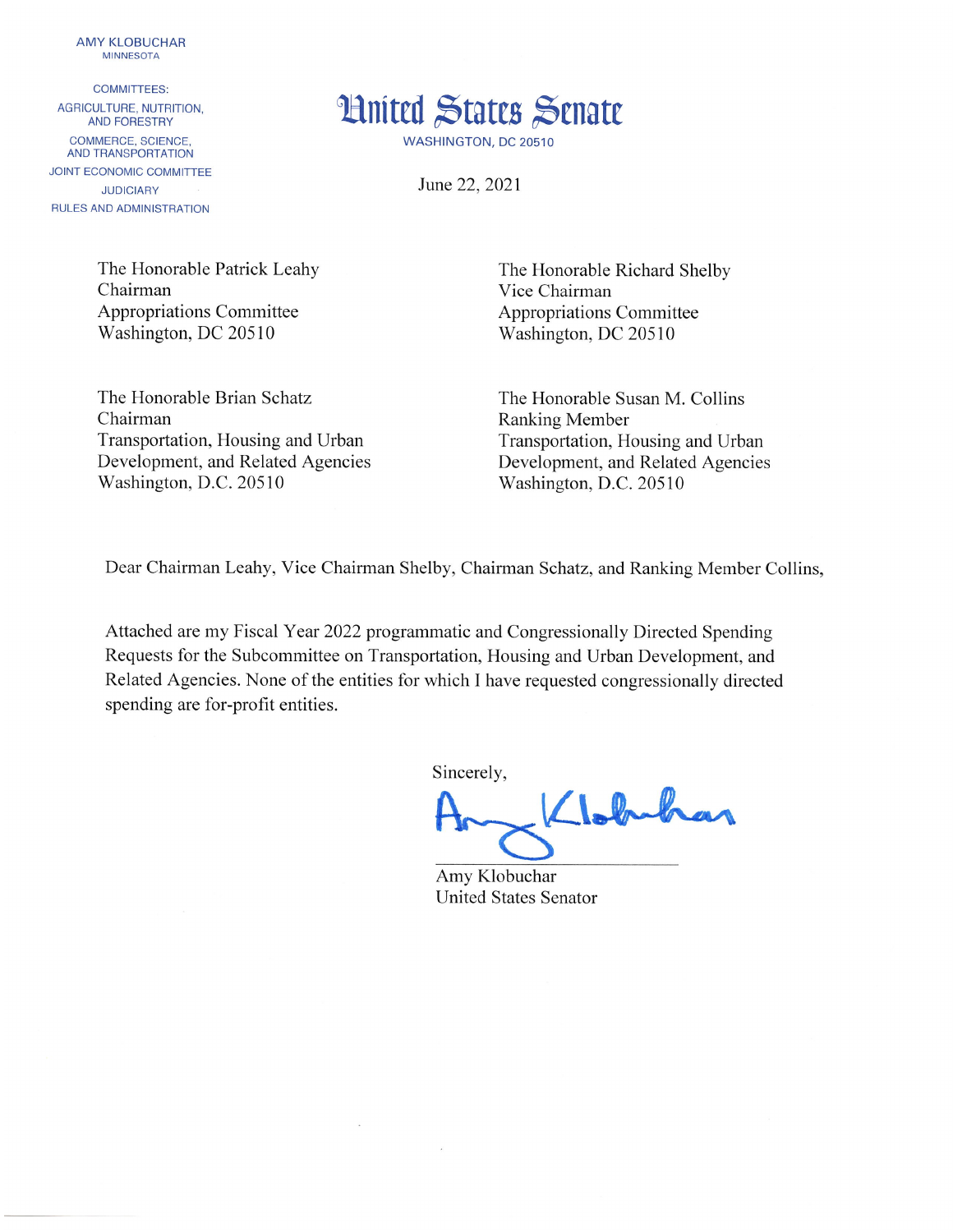## **Klobuchar, Amy(D-MN) Transportation Housing and Urban Development Congressionally Directed Spending Requests**

| <b>Recipient Name</b>               | <b>Project Purpose</b>                                                                                                                                                                                                                                                                                                                                                                                                                                                                                                                                                                                                                                                                                                                                                                                                                                                                                                                                                                                                                                                                                                                                                                                                                                                                                                                                                                                                                                                                                                           | <b>Project</b><br>Location                              | <b>Amount</b><br>Requested<br>(5000) |
|-------------------------------------|----------------------------------------------------------------------------------------------------------------------------------------------------------------------------------------------------------------------------------------------------------------------------------------------------------------------------------------------------------------------------------------------------------------------------------------------------------------------------------------------------------------------------------------------------------------------------------------------------------------------------------------------------------------------------------------------------------------------------------------------------------------------------------------------------------------------------------------------------------------------------------------------------------------------------------------------------------------------------------------------------------------------------------------------------------------------------------------------------------------------------------------------------------------------------------------------------------------------------------------------------------------------------------------------------------------------------------------------------------------------------------------------------------------------------------------------------------------------------------------------------------------------------------|---------------------------------------------------------|--------------------------------------|
| Widseth, on behalf of<br>Alexandria | The current intersection of 17th Avenue and Trunk Highway (TH)<br>29 in Alexandria, MN, is congested and unsafe. TH 29 is the<br>main artery of the city. With the construction of 18th Avenue,<br>one block south of the current 17th Avenue intersection, the<br>interchange will be much improved. The Alexandria, MN, project<br>will include the construction of 18th Avenue between Broadway<br>and Jefferson Street and a new light at the TH 29 intersection. It<br>will include reconstruction of 18th Avenue between Jefferson and<br>Nokomis; between Fillmore Street and Broadway Street; and the<br>reconstruction of Hawthorne Street between 17th and 18th<br>Avenues. The reconstructed 18th Avenue will safely lead<br>travelers to Chandler Field, the Alexandria municipal airport.<br>Eighteenth Avenue will be constructed as a 10-ton urban design<br>with curb and gutter and ADA accessibility sidewalks. The<br>project will include storm sewer, water main, and sanitary sewer.<br>There will be adjustments to the water and sewer services,<br>valves, fire hydrants, and man holes. Use of federal funds will<br>include bituminous pavement repair, lighting, striping, and turf<br>restoration associated with the proposed project.                                                                                                                                                                                                                                                             | Alexandria MN                                           | \$4,146                              |
| Anoka County                        | The funding will be used to complete a major traffic congestion<br>area on US Highway 10, which has become a major safety<br>concern for Anoka County and surrounding jurisdictions.                                                                                                                                                                                                                                                                                                                                                                                                                                                                                                                                                                                                                                                                                                                                                                                                                                                                                                                                                                                                                                                                                                                                                                                                                                                                                                                                             | Anoka County<br><b>MN</b>                               | \$25,000                             |
| Metro Transit                       | The METRO F Line is a planned Bus Rapid Transit (BRT) line that<br>will provide faster and more reliable transit in the Route 10<br>corridor. In combination with other secured and requested<br>funds, the requested Congressionally directed federal funds<br>would be used for project management, planning, environmental<br>documentation, design, and construction of the F Line project.                                                                                                                                                                                                                                                                                                                                                                                                                                                                                                                                                                                                                                                                                                                                                                                                                                                                                                                                                                                                                                                                                                                                  | Anoka,<br>Ramsey, and<br>Hennepin<br><b>Counties MN</b> | \$3,000                              |
| City of Benson                      | The federal funding of this project will be used to bring the<br>building up to code. The roof over the main area and office area<br>has reached the end of its useful life. The current quote to<br>replace the roof on these two areas comes to \$72,640. A quote<br>for \$495,000 was acquired in 2017 to update the building.<br>Included in the quote was an ADA complaint entrance, necessary<br>upgrades to the electric, upgraded restrooms, replacement of<br>windows, new lighting, a new HVAC system, repair insulation,<br>exterior and ceilings, installing a kitchen, remodeling an<br>office/conference room space. In order to account for inflation<br>the quote has been adjusted at 5% per year, bringing the new<br>estimate cost of this portion of the project up to \$737,100. All of<br>these improvements are necessary to bring the Armory back to<br>a useable space for Benson residents and other surrounding<br>community members. If the City of Benson is unable to secure a<br>grant, the improvements listed above are estimated to take ten<br>years to complete. The city has limited funding to delegate<br>toward the project. The Benson City Council members are aware<br>that without some type of assistance this project will likely not<br>happen. If the council votes to save the building from demolition<br>it will only be able to complete the roof repair at this time. This<br>will be done in order to prevent any further damages from<br>occurring due to a leaking roof. | Benson MN                                               | \$600                                |
| City of Blaine, MN                  | The Trunk Highway (TH) 65 Improvements Project (Project) will<br>improve the flow of traffic, expand access for multiple modes of<br>transportation, and improve safety along 2 miles through the<br>City of Blaine by improving several interchanges, adding<br>frontage roads, as well as safe bike and pedestrian passage.                                                                                                                                                                                                                                                                                                                                                                                                                                                                                                                                                                                                                                                                                                                                                                                                                                                                                                                                                                                                                                                                                                                                                                                                    | <b>Blaine MN</b>                                        | \$40,700                             |
| City of Bloomington                 | The I-494 improvement project from MSP Airport to HWY 169, is<br>a 9.5 mile reconstruction of interstate 494 to increase mobility<br>and improve safety along the interstate to better serve the<br>growing freight and multimodal needs to the region. This stretch<br>of 494 provides direct access to major destinations such as the<br>Minneapolis-St. Paul International Airport and the Mall of<br>America, cross metro access for commuters and freight, and<br>local access for the numerous businesses and residents along                                                                                                                                                                                                                                                                                                                                                                                                                                                                                                                                                                                                                                                                                                                                                                                                                                                                                                                                                                                              | <b>Bloomington MN</b>                                   | \$50,000                             |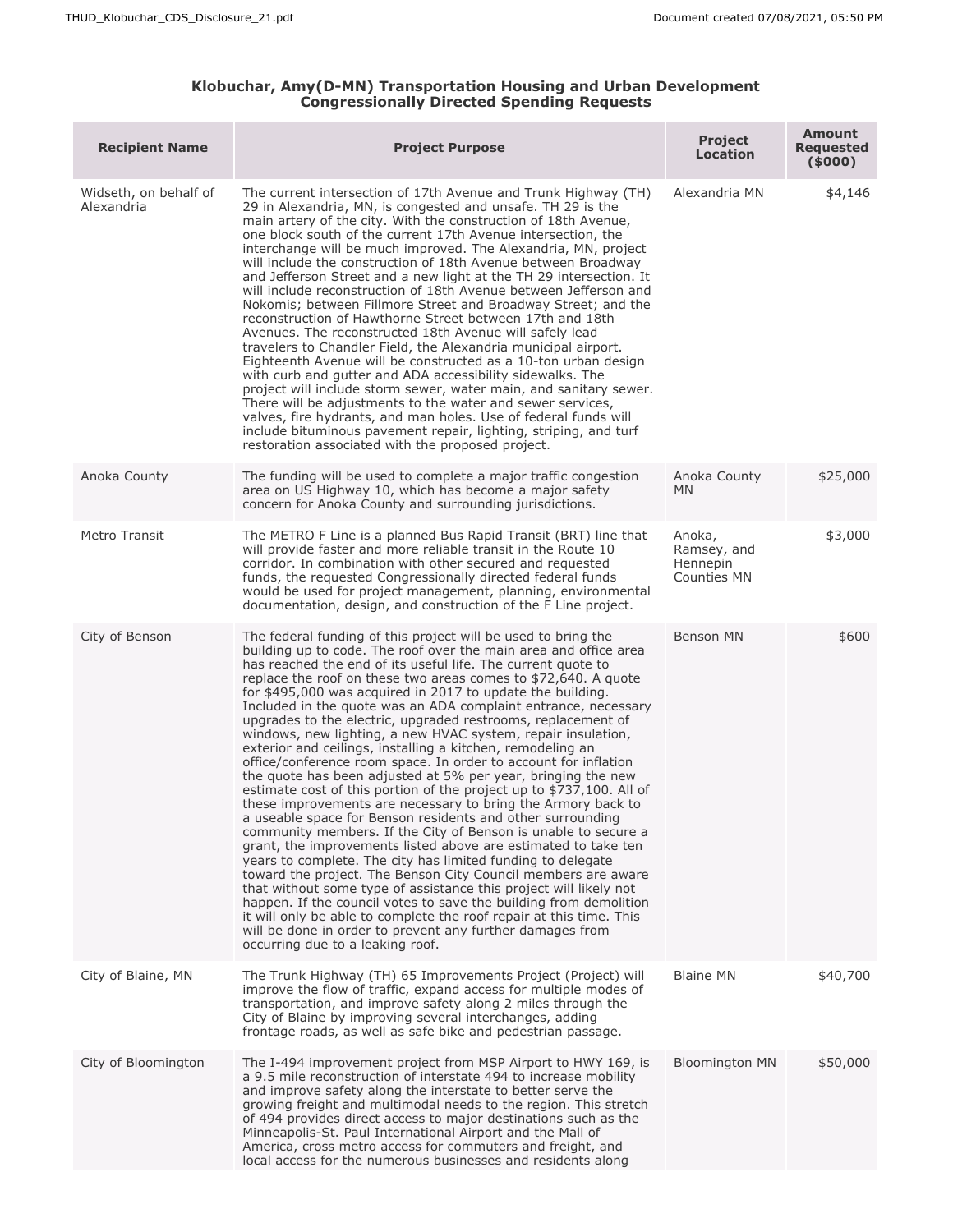|                                                          | the freeway. The project enhancements will improve safety,<br>ensure a smoother ride, decrease congestion, improve<br>rush-hour trip time reliability, reduce localized flooding and<br>run-off, and provide a regional transit advantage.<br>Improvements include: Construction of MnPASS lanes<br>(managed, high occupancy vehicle (HOB) toll lanes) on I-494<br>between TH 100 and I-35W in both directions to improve the<br>flow of traffic along the I-494 corridor. Connections of-I-35W to<br>I-494 directional ramps to reduce weaving conflicts and increase<br>mobility. Reconstruction of a single full access interchange at<br>Portland Avenue by constructing a new bridge at Portland<br>Avenue and removing ramps at Nicollet Avenue and 12th<br>Avenue to consolidate access along I-494. Existing entrance and<br>exit ramps are too close in proximity to adjacent interchanges<br>which causes congestion and safety issues on I-494.<br>Construction of a new pedestrian bridge near Chicago Avenue to<br>remove barriers to opportunity and provide improved<br>connectivity for the underserved community in the area. Several<br>pedestrian and bicycle enhancements with ADA upgrades to<br>improve connectivity and safety for non-motorized users<br>traveling throughout the project area. Replacement of<br>stormwater infrastructure to expand capacity to mitigate<br>flooding along the corridor. Additional elements that help to<br>move toward the full vision for the corridor, including RR bridge<br>replacement, retaining wall and frontage road work on the east<br>segment to prepare for MnPASS lanes, and 82nd Street ramp<br>reconstruction. |                            |          |
|----------------------------------------------------------|--------------------------------------------------------------------------------------------------------------------------------------------------------------------------------------------------------------------------------------------------------------------------------------------------------------------------------------------------------------------------------------------------------------------------------------------------------------------------------------------------------------------------------------------------------------------------------------------------------------------------------------------------------------------------------------------------------------------------------------------------------------------------------------------------------------------------------------------------------------------------------------------------------------------------------------------------------------------------------------------------------------------------------------------------------------------------------------------------------------------------------------------------------------------------------------------------------------------------------------------------------------------------------------------------------------------------------------------------------------------------------------------------------------------------------------------------------------------------------------------------------------------------------------------------------------------------------------------------------------------------------------------------------------------------------------------|----------------------------|----------|
| Young Men's Christian<br>Association of<br>Brainerd, MN  | In rural communities, highs and lows in the local economy<br>greatly influence sustainability of a community's child care<br>supply- vice versa. A robust supply of high quality day care<br>fosters community growth. Federal funds are requested to fund<br>the renovation and conversion of an existing property into a<br>licensed child care center which would serve 70-80 children-<br>approximately 32 being infant spots.                                                                                                                                                                                                                                                                                                                                                                                                                                                                                                                                                                                                                                                                                                                                                                                                                                                                                                                                                                                                                                                                                                                                                                                                                                                         | <b>Brainerd MN</b>         | \$575    |
| City of Brooklyn Park<br>Economic<br>Development Authori | This project involves capital improvements and general<br>rehabilitation for the property that is selected to house the Small<br>Business Center. Specific repairs, improvements, and<br>rehabilitation will depend on the final space selected but<br>accessibility improvements, lighting improvements, and general<br>construction to transform a currently vacant space into a<br>suitable space for businesses to locate will be included in the<br>funded activities. The project also includes acceleration technical<br>support for growing entrepreneurs, with a specific emphasis on<br>Black, Indigenous, and People of Color (BIPOC) business owners.<br>Specific support includes business-to-business networking and<br>partnership opportunities, business basics of bookkeeping,<br>marketing, staffing, and tax preparation, and procurement<br>connections to larger businesses in District 3. Based on bordering<br>Block Groups this project request will serve a population that<br>consists of more than 51 percent low- and moderate-income.                                                                                                                                                                                                                                                                                                                                                                                                                                                                                                                                                                                                                        | Brooklyn Park<br><b>MN</b> | \$1,000  |
| Three Rivers Park<br><b>District</b>                     | Three Rivers Park District in Minnesota will construct a<br>pedestrian underpass at West River Road as part of the<br>\$25,000,000 Mississippi Gateway Regional Park development.<br>The underpass meets a critical pedestrian and bicycle safety<br>need on this busy road and will connect parkland on both sides<br>of the roadway.                                                                                                                                                                                                                                                                                                                                                                                                                                                                                                                                                                                                                                                                                                                                                                                                                                                                                                                                                                                                                                                                                                                                                                                                                                                                                                                                                     | Brooklyn Park<br><b>MN</b> | \$1,250  |
| Carver County                                            | The US 212 Rural Freight Mobility and Safety Project will expand<br>5.5 miles of US Highway (US) 212, an existing Principal Arterial<br>roadway, from a rural two-lane undivided highway to a four-lane<br>divided expressway from CSAH 34 in Norwood Young America to<br>CSAH 36 in Cologne and construct Reduced Conflict Intersections<br>(RCIs) and a grade-separated interchange at CSAH 51. This<br>Project will improve the rural transportation system and freight<br>travel by reconstructing the 90-year-old roadway, adding<br>capacity to address high crash rates, and reconfiguring<br>intersections to address unsafe conditions. These improvements<br>will vastly improve freight efficiency, improve rural safety, and<br>strengthen rural access to economic opportunities.                                                                                                                                                                                                                                                                                                                                                                                                                                                                                                                                                                                                                                                                                                                                                                                                                                                                                             | Carver County<br><b>MN</b> | \$25,000 |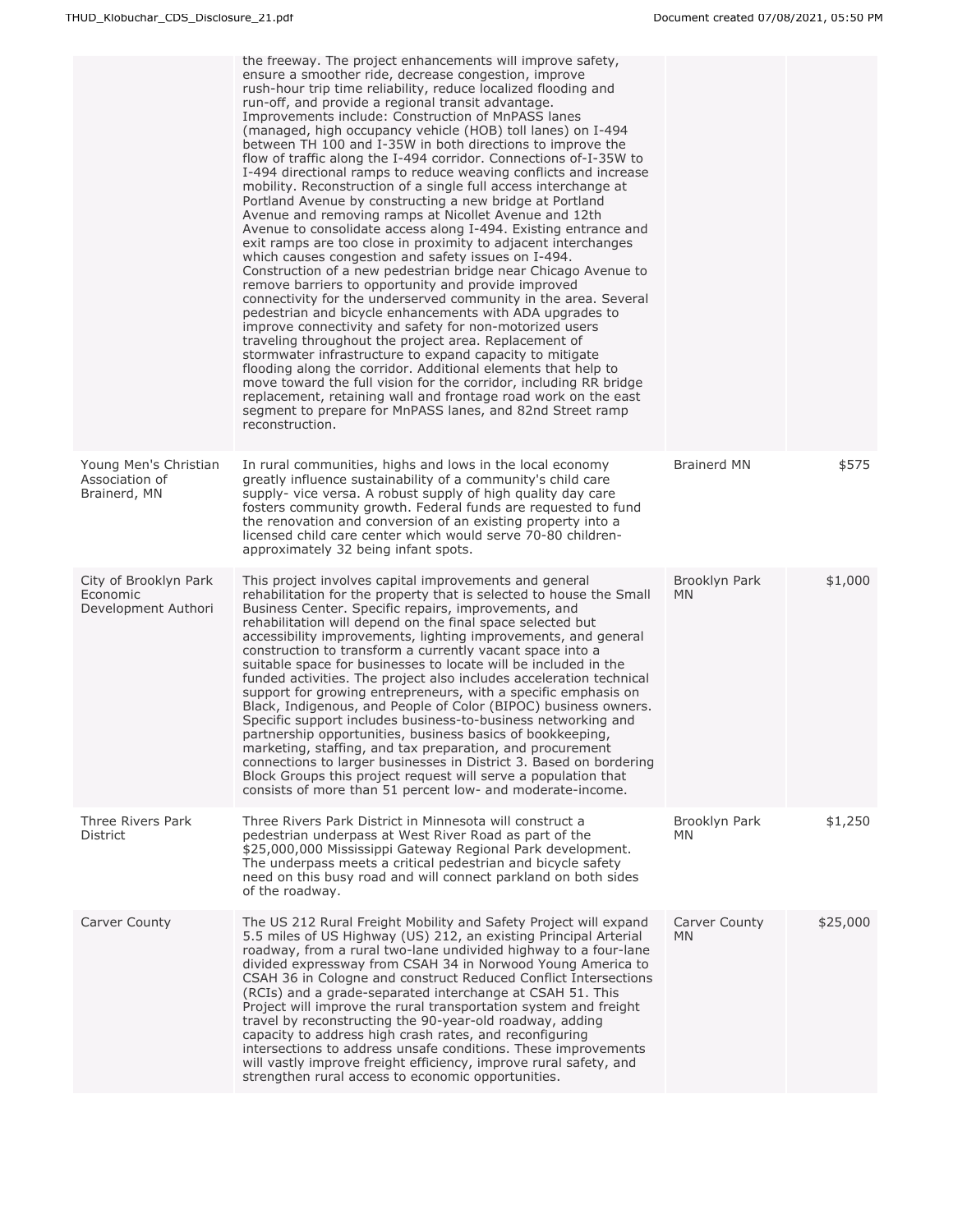| Carver County                                               | Carver County, in partnership with the Minnesota Department of<br>Transportation (MnDOT), the Cities of Victoria, Chanhassen, and<br>Chaska, and the University of Minnesota / Minnesota Landscape<br>Arboretum, have just completed a major planning study. The<br>Arboretum Area Transportation Plan identifies the long-range<br>vision supported by all the partners for this area of the County<br>planning for significant growth in this region within the Twin<br>Cities Metropolitan Area. This \$2 million funding request will be<br>used to complete the design engineering and environmental<br>documentation to continue the project development for<br>expanding this 2-lane section of Highway 5 to a 4-lane<br>expressway between Minnewashta Parkway (future Minnesota<br>Landscape Arboretum entrance) and TH 41 as well as<br>intersection capacity improvements for the TH 5/TH 41<br>intersection.                                                                                                                                                                                                                                                                                                                                                                       | Carver County<br>MN                          | \$2,000 |
|-------------------------------------------------------------|------------------------------------------------------------------------------------------------------------------------------------------------------------------------------------------------------------------------------------------------------------------------------------------------------------------------------------------------------------------------------------------------------------------------------------------------------------------------------------------------------------------------------------------------------------------------------------------------------------------------------------------------------------------------------------------------------------------------------------------------------------------------------------------------------------------------------------------------------------------------------------------------------------------------------------------------------------------------------------------------------------------------------------------------------------------------------------------------------------------------------------------------------------------------------------------------------------------------------------------------------------------------------------------------|----------------------------------------------|---------|
| His House<br>Foundation/Abundance                           | The use of these federal funds will be leveraged to expand on<br>the current programs offered in our communities allowing the<br>organization to get past the barriers that current program<br>limitations are creating for community members. HHF<br>Abundance is a $501C(3)$ that provides direct services to families<br>and individuals in need. The organization has a resource center,<br>a mobile food model and a cohesive case management process<br>to effectively help clients out of homelessness and to sustain<br>housing.                                                                                                                                                                                                                                                                                                                                                                                                                                                                                                                                                                                                                                                                                                                                                       | Carver County<br>MN.                         | \$211   |
| Central Minnesota<br>Community Child Care<br>Fund $\langle$ | Central Minnesota Community Child Care Center plans to have<br>in-home or center licensed providers utilizing their own space<br>within a building outside of their home while optimizing space,<br>time and resources. primarily the classrooms (wood framed<br>construction), gym (Masonry/steel), and kitchen areas<br>(Masonry/Steel), as well as the outdoor areas. This model would<br>essentially be creating four separate schools/operators that<br>would share two gymnasiums and one kitchen area. There would<br>also be two shared playground/green space areas to be<br>scheduled out as well. Shared areas would be timed out so as to<br>eliminate any overlap in schedules and times. Each classroom<br>would stay within its own group, so as to stay within licensing<br>guidelines. Shared areas would be sanitized in between uses.<br>Each school would come in at 7,850 square feet, with the<br>gymnasiums measuring 4,000 square feet each and the kitchen<br>rounding it out at 1,000 square feet. The total building size<br>would be 40,400 square feet. The current construction market is<br>very volatile right now when looking at the price of construction<br>materials. The overall budget for the construction of this project<br>would be \$7.68 million. | Central<br>Minnesota MN                      | \$8,500 |
| City of Chaska                                              | The City of Chaska requests \$2 million in FY22 Community<br>Project Funding to initiate immediate private corporation<br>business park development that, based on a market study, will<br>provide 5,000 new living wage jobs in five years and 10,000<br>total new jobs in 10 years for the Twin Cities Metropolitan Area.<br>The \$2 million request is the final funding needed for a $$10.5$<br>million city investment to allow planned business park<br>development to begin (see Attachment A). The \$2 million<br>request will fund necessary sewer and roadway costs to support<br>the start of development. Construction is planned to begin in<br>2022.                                                                                                                                                                                                                                                                                                                                                                                                                                                                                                                                                                                                                             | Chaska MN                                    | \$2,000 |
| United Way of<br>Northeastern<br>Minnesota                  | This project will help build four new childcare facilities, one in<br>each of the following communities: Aurora, Chisholm, Ely, ad<br>Pengilly. These facilities are estimated to serve 470 children<br>across the Iron Range. The lack of childcare availability is<br>severely impacting workforce recruitment for our primary<br>regional industries. Due to the extreme increase in material and<br>construction costs caused by the impact of COVID19, project<br>completion is at risk for all of these proposed childcare facilities:<br>Chisholm - Land is donated by Delta Airlines, and<br>predevelopment plans are complete. Construction of a<br>10,000-square-foot facility is being proposed. The childcare<br>facility will be licensed for 110 full-time equivalent children and<br>will serve approximately 180 youth part-time to full-time. This is<br>a \$1.4 million project. The community of Chisholm and<br>surrounding townships of Balkan, Side Lake, and Buhl have no<br>childcare facilities. The one previously existing childcare facility<br>in Chisholm closed during the COVID-19 pandemic and will not<br>reopen. We are proposing to contribute \$750,000 in federal<br>funds to this project. Aurora - Land is donated by the city of                      | Chisholm,<br>Aurora, Ely,<br>and Pengilly MN | \$3,500 |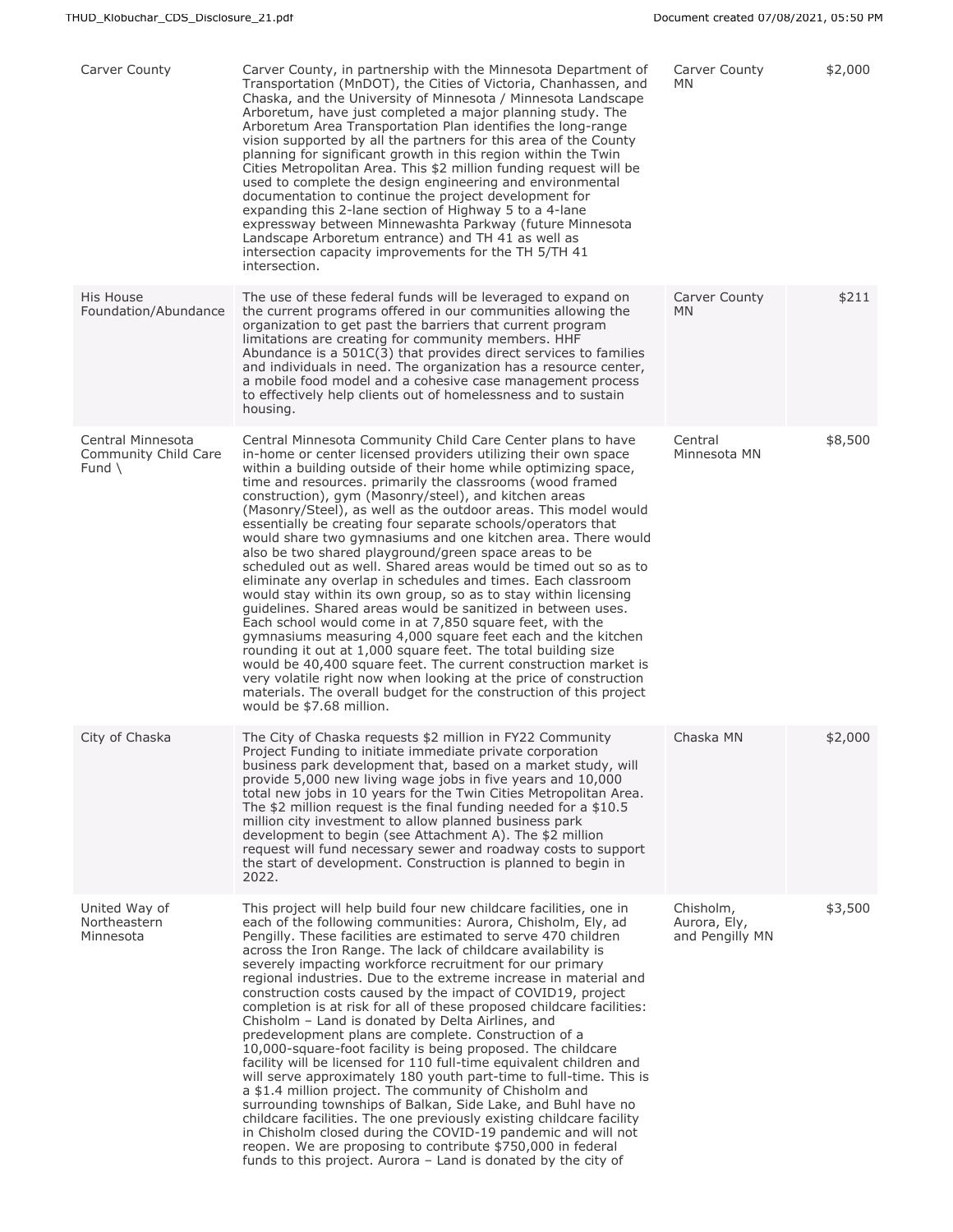|                                                         | Aurora in a city owned park, and predevelopment plans are<br>complete. Construction of a 6,000 square-foot facility is being<br>proposed. The childcare facility will be licensed for 65 full-time<br>equivalent children and will serve approximately 95 youth<br>part-time to full-time. This is a \$1 million project. The<br>community of Aurora and the surrounding cities of Biwabik, Hoyt<br>Lakes, and White township have no childcare facilities. We are<br>proposing to contribute \$750,000 in federal funds to this project.<br>$E$ – Land is donated by the city of $E$ and predevelopment<br>plans are complete. Construction of a 7,000 square-foot facility<br>is being proposed. The childcare facility will be licensed for 75<br>full-time equivalent children and will serve approximately 110<br>youth part-time to full-time. This is a \$1.2 million project. The<br>city of Ely and the surrounding communities of Winton, Morse<br>Township, and Babbitt have no childcare facilities. We are<br>proposing to contribute \$750,000 in federal funds to this project.<br>Pengilly – Land is being donated by Lone Pine Township, and<br>predevelopment plans are complete. Construction of a<br>4500-square-foot facility is being proposed. The childcare facility<br>will be licensed for 60 full-time equivalent children and will<br>serve approximately 85 youth part-time to full-time. This is an<br>\$850,000 project. The communities of Pengilly, Lone Pine<br>Township, and Greenwood Township have no childcare facilities.<br>We are proposing to contribute \$500,000 in federal funds to this<br>project. |                                                     |          |
|---------------------------------------------------------|---------------------------------------------------------------------------------------------------------------------------------------------------------------------------------------------------------------------------------------------------------------------------------------------------------------------------------------------------------------------------------------------------------------------------------------------------------------------------------------------------------------------------------------------------------------------------------------------------------------------------------------------------------------------------------------------------------------------------------------------------------------------------------------------------------------------------------------------------------------------------------------------------------------------------------------------------------------------------------------------------------------------------------------------------------------------------------------------------------------------------------------------------------------------------------------------------------------------------------------------------------------------------------------------------------------------------------------------------------------------------------------------------------------------------------------------------------------------------------------------------------------------------------------------------------------------------------------------------------------------------------------------------|-----------------------------------------------------|----------|
| Chisago County                                          | This project will reconstruct and expand 8 miles of US 8 from 2<br>lanes to 4 lanes to accommodate existing traffic volumes of over<br>22,000 trips per day. The project will also look to consolidate<br>approximately 60 access points down to 8 and add a trail for<br>bike/pedestrian traffic. The project is needed to address safety,<br>congestion, mobility, access management, economic<br>development and bike and pedestrian deficiencies.                                                                                                                                                                                                                                                                                                                                                                                                                                                                                                                                                                                                                                                                                                                                                                                                                                                                                                                                                                                                                                                                                                                                                                                             | Cities of Forest<br>Lake, Wyoming<br>and Chisago MN | \$500    |
| City of Ramsey                                          | The purpose of proposed improvements is to serve all users<br>including vehicular, freight, rail, transit, bicycle and pedestrian;<br>reduce delays on Highway 10 and connecting minor arterials<br>such as Ramsey Boulevard and Sunfish Lake Boulevard;<br>improve the safety, reliability and operations of the corridor for<br>all users; maintain reasonable and responsible access to<br>properties adjacent to Highway 10 and the community; support<br>economic development and responsible growth in Ramsey.<br>Federal Funds would close the final funding gap for a \$138<br>million freeway conversion of US Highways 10 169 in the City of<br>Ramsey for right-of-way acquisition and construction. The<br>project has already secured \$91 million towards the project,<br>with additional proposed funding in the current Minnesota<br>Legislative Session.                                                                                                                                                                                                                                                                                                                                                                                                                                                                                                                                                                                                                                                                                                                                                                         | City of Ramsey<br><b>MN</b>                         | \$20,000 |
| Southern Anoka<br>Community<br>Assistance (SACA)        | SACA is requesting \$1,000,000 to construct a larger food shelf to<br>serve the increased needs of Southern Anoka County and NE<br>Minneapolis. SACA is committing to raising a \$2,500,000 match<br>through private philanthropic partnerships. SACA new<br>permanent home to house food distribution, administrative<br>offices, a community resource center to offer our clients job<br>training and employment opportunities, and a thrift shop.                                                                                                                                                                                                                                                                                                                                                                                                                                                                                                                                                                                                                                                                                                                                                                                                                                                                                                                                                                                                                                                                                                                                                                                              | Columbia<br>Heights MN                              | \$1,000  |
| St. Louis County, MN                                    | The project will consist of 11.6 miles of full depth bituminous<br>reclamation, bituminous milling and new bituminous asphalt<br>pavement. CSAH 115 is functionally classified as a Major<br>Collector and serves as the primary connection between the City<br>of Tower, MN, and the City of Cook, MN, along the south shore of<br>Lake Vermilion. The Lake Vermilion area is a major recreational<br>attraction in rural northern Minnesota and is critical to the local<br>seasonal economy. The area also provides several entry points<br>to the Boundary Waters Canoe Area Wilderness (BWCAW). The<br>project will consist of 11.6 miles of full depth bituminous<br>reclamation, bituminous milling and new bituminous asphalt<br>pavement.                                                                                                                                                                                                                                                                                                                                                                                                                                                                                                                                                                                                                                                                                                                                                                                                                                                                                                | Cook MN                                             | \$3,200  |
| Mille Lacs Corporate<br>Ventures (MLCV).<br>MLCV is a p | This proposal would use Federal appropriations to build the Mille<br>Lacs Tribal Economy Business Incubator (TEBI). TEBI will be<br>made up of a handful of small physical incubator spaces<br>operated under one program located in rural Minnesota. The<br>goal of a business incubator is to help create and grow young<br>businesses by providing them with necessary support and<br>technical services. There are approximately 900 business<br>incubators nationwide. Incubators provide numerous benefits to                                                                                                                                                                                                                                                                                                                                                                                                                                                                                                                                                                                                                                                                                                                                                                                                                                                                                                                                                                                                                                                                                                                               | Counties of<br>Mille Lacs, Pine<br>and Aitkin MN    | \$1,300  |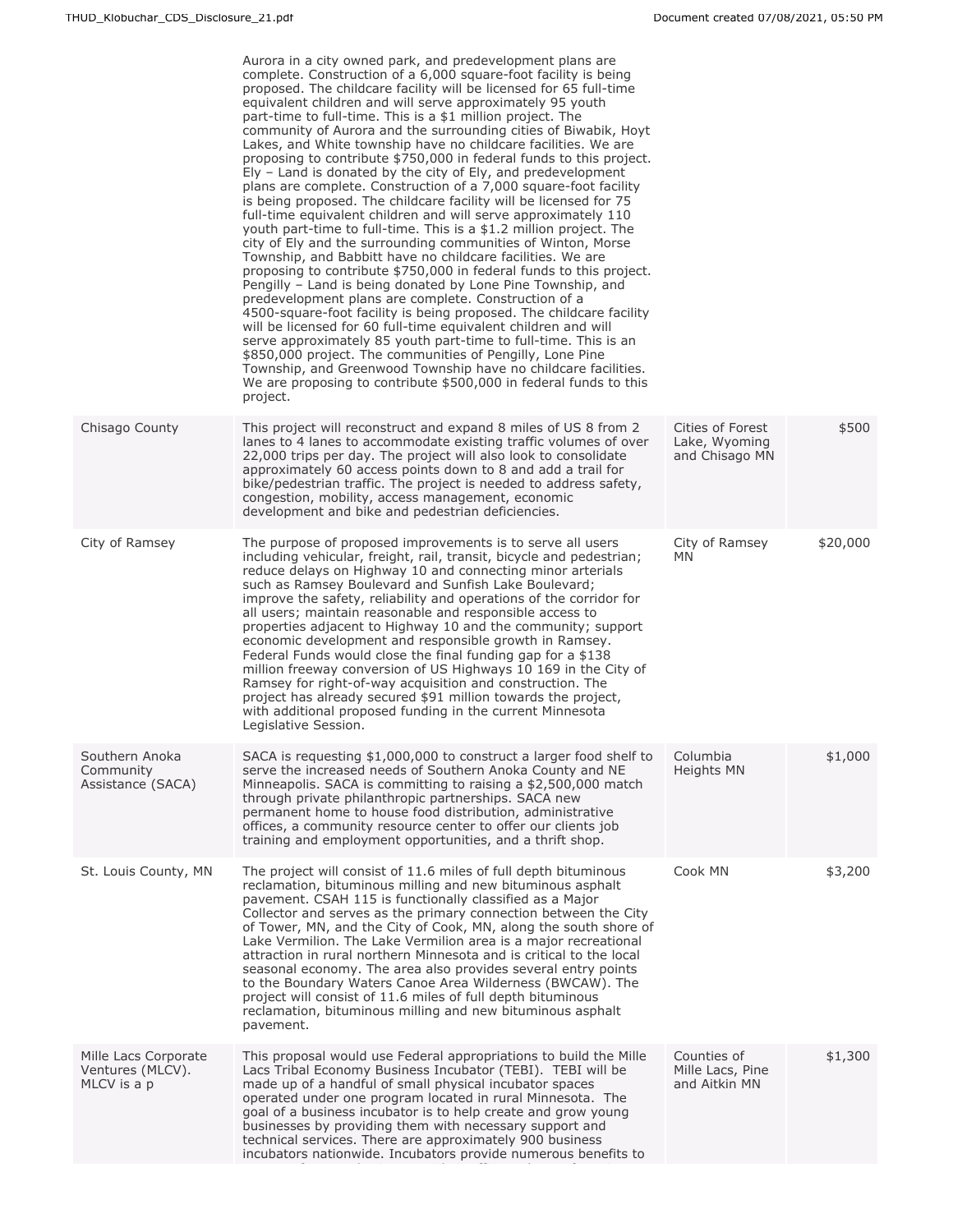|                                             | owners of startup businesses. Their office and manufacturing<br>space are offered at below-market rental rates, and their staff<br>supply advice and much-needed expertise in developing business<br>and marketing plans as well as helping to identify any potential<br>financing. Businesses typically spend an average of two years in<br>a business incubator, during which time they often share<br>telephone, office, and production equipment expenses with other<br>startup companies to reduce everyone's overhead and<br>operational costs.                                                                                                                                                                                                                                                                                                                                                                                                                                                                                                                                                                                                                                                                                                                                                                       |                            |          |
|---------------------------------------------|-----------------------------------------------------------------------------------------------------------------------------------------------------------------------------------------------------------------------------------------------------------------------------------------------------------------------------------------------------------------------------------------------------------------------------------------------------------------------------------------------------------------------------------------------------------------------------------------------------------------------------------------------------------------------------------------------------------------------------------------------------------------------------------------------------------------------------------------------------------------------------------------------------------------------------------------------------------------------------------------------------------------------------------------------------------------------------------------------------------------------------------------------------------------------------------------------------------------------------------------------------------------------------------------------------------------------------|----------------------------|----------|
| Dakota County, MN                           | This proposal is to determine corridor mobility and safety<br>improvement needs and develop a geometric layout and<br>environmental documentation. This will be used to quide final<br>design for reconstruction of the I-35 at CSAH 50 interchange in<br>Lakeville, and corridor level safety and mobility improvements to<br>be accomplished in coordination with the pavement replacement<br>project included in the Minnesota Department of Transportation<br>10-Year Capital Highway Improvement Program.                                                                                                                                                                                                                                                                                                                                                                                                                                                                                                                                                                                                                                                                                                                                                                                                              | Dakota County<br>MN        | \$700    |
| Dakota County, MN                           | The Dakota County Board of Commissioners maintains a<br>greenway system that serves more than 650,000 visitors a year<br>in a way that safely separates the public from high-speed roads<br>and railways, and provides equitable access to people of diverse<br>backgrounds, interests and abilities. Dakota County requests<br>\$1.5 million to continue this work and as well as to honor the<br>more than 23,000 veterans who live in Dakota County by<br>establishing the Veterans Memorial Greenway.                                                                                                                                                                                                                                                                                                                                                                                                                                                                                                                                                                                                                                                                                                                                                                                                                   | Dakota County<br><b>MN</b> | \$1,500  |
| Boys & Girls Club of<br>Detroit Lakes, Inc. | Federal funds for this project will be used to fund<br>salaries/Benefits for two full time, certified, or licensed<br>teachers/educators, and part-time staff such as teacher<br>assistants and a part-time cook. This project targets the need<br>for child care for children who are not attending full-day school<br>yet, specifically children ages 36 months through kindergarten<br>enrollment in Becker County. With 36 potential spots available,<br>Boys Girls Club will help close the gap for access to affordable,<br>high-quality child care with hours that work with the employer's<br>schedules. Secondly, this program will benefit parents so they<br>have another option of child care so they feel comfortable<br>working full time knowing that their child(ren) are in a positive,<br>safe, and fun environment. Thirdly, this program will benefit<br>employers by providing them an opportunity to contract $(x)$<br>amount of spots for employees of their business. We have<br>already received feedback from multiple businesses confirming<br>they would be interested in paying to hold $(x)$ amount of spots<br>available for employees they know do not have access to these<br>services already, and that interferes with their employee ability<br>to work scheduled shifts because of it. | Detroit Lakes<br><b>MN</b> | \$125    |
| St. Louis County, MN                        | County State Aid Highway (CSAH) 91 (Haines Road) and County<br>State Aid Highway (CSAH) 54 (Morris-Thomas Road) are<br>adjacent urban routes located in Duluth, MN. Both highways are<br>functionally classified as Minor Arterial routes and provide critical<br>links between residential areas, retail business and the Duluth<br>International Airport (DIA). These two routes will be<br>incorporated into one resurfacing project consisting of 4.9 miles<br>of bituminous milling, concrete sidewalk repair, curb and gutter<br>repair and new bituminous asphalt surfacing. The project will<br>also provide for improved pedestrian, bicycle and ADA<br>accommodations along both routes.                                                                                                                                                                                                                                                                                                                                                                                                                                                                                                                                                                                                                          | Duluth MN                  | \$2,600  |
| City of Duluth, MN                          | Replacing Fire Station #11 (Woodland) has been a Facilities<br>priority for a few years. The ceiling has collapsed and chimney<br>has significant damage and deterioration over the past few<br>years. This station does not provide for gender equity and needs<br>to be upgraded for future staffing requirements. HQ fire station<br>is in need of a remodel. The current dorm style bedroom is<br>problematic from a privacy/gender equity issue. The insufficient<br>HVAC system was highlighted during the COVID pandemic when<br>we had to relocate on crew to the training room and build a<br>temporary wall in the dorm for proper separation. Admin Offices<br>could also be remodeled for space efficiency and future needs.<br>The city would also update Utility control systems for all 8 fire<br>stations as many of the heating/cooling, electrical, and other<br>systems are outdated and have been a priority for Facilities for<br>years."                                                                                                                                                                                                                                                                                                                                                              | Duluth MN                  | \$15,000 |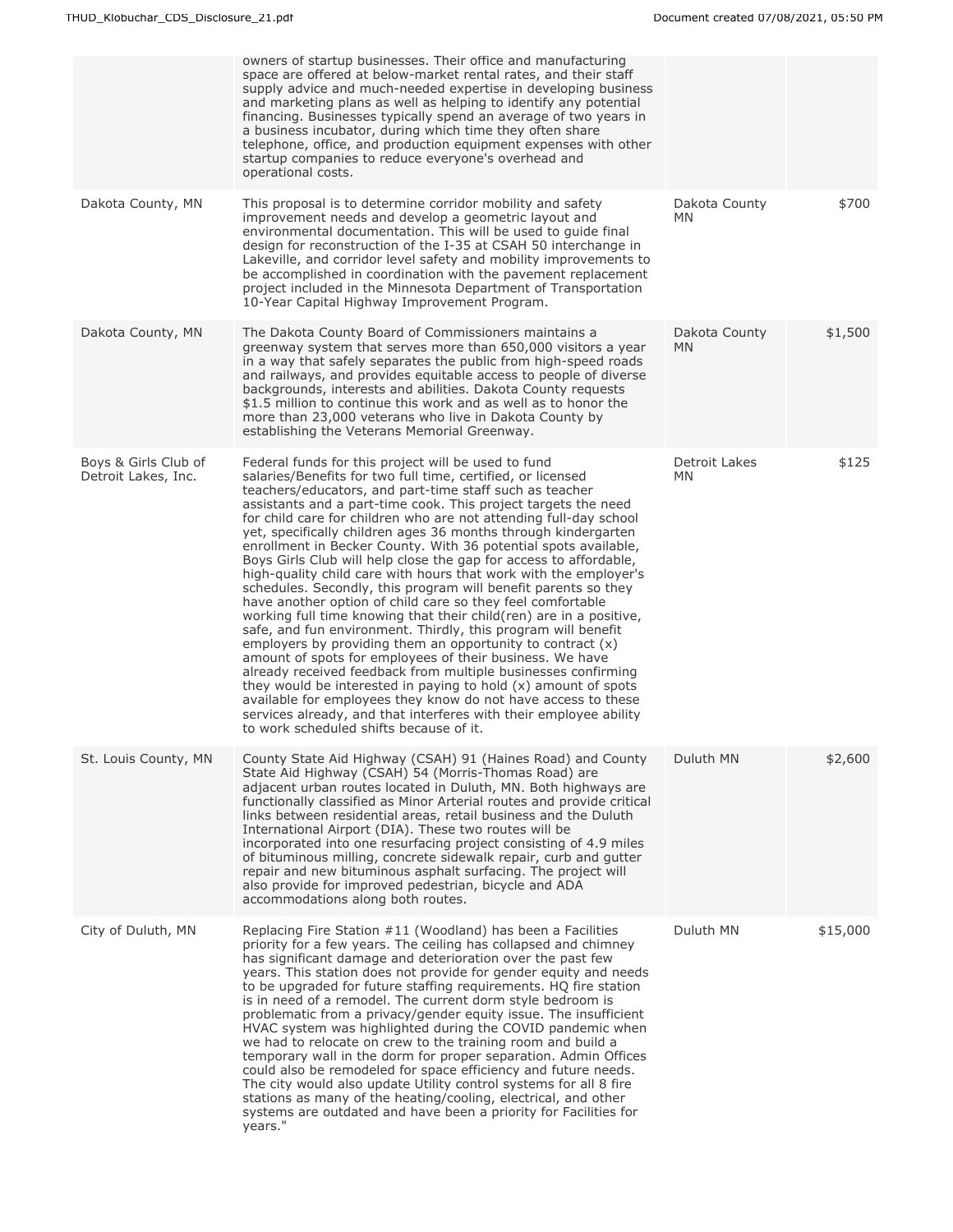| Town of Morse            | The Town of Morse is looking to upgrade the roads in the<br>Romberg Acres area. Roads that will be upgraded include<br>Hematite Boulevard, Hallmark Drive, Hiawatha Street and<br>Heather Street. Hematite and Hallmark were paved over 15<br>years and will need to be repaved. Hiawatha and Heather are<br>gravel roads that will be paved through this project. The total<br>cost of this project is estimated at \$500,000 with \$455,000<br>eligible for the LRIP funds (See attached cost estimate). The<br>non-eligible portion of this project (\$45,000) will be provided by<br>the Township.<br>The project will upgrade the infrastructure for the residents of<br>Romberg Acres and improve the connection between State<br>Highway 169 and St. Louis County Highway 58. While the<br>affected roads are maintained by the Town of Morse, all sanding<br>and snowplowing is conducted by St. Louis County. As the<br>county has upgraded the trucks used to plow snow, the<br>narrower roads such as Hiawatha and Heather have created<br>difficulties in the winter months. The road system improvements<br>will also benefit delivery trucks including the United States Post<br>Office, Federal Express and UPS. There are a total of 45<br>residential lots in this development area. | Ely MN               | \$455   |
|--------------------------|-------------------------------------------------------------------------------------------------------------------------------------------------------------------------------------------------------------------------------------------------------------------------------------------------------------------------------------------------------------------------------------------------------------------------------------------------------------------------------------------------------------------------------------------------------------------------------------------------------------------------------------------------------------------------------------------------------------------------------------------------------------------------------------------------------------------------------------------------------------------------------------------------------------------------------------------------------------------------------------------------------------------------------------------------------------------------------------------------------------------------------------------------------------------------------------------------------------------------------------------------------------------------------------------------------|----------------------|---------|
| Rice County, MN          | Rice County is seeking federal support for the redevelopment of<br>a downtown block owned by Rice County within the downtown<br>area of Faribault, Minnesota. Rice County was put on notice by<br>the Minnesota Department of Corrections that physical plant<br>modifications were necessary to continue to operate a fully<br>functional jail. Consultants estimated the total cost to<br>accomplish this to be approximately \$10,000,000 in addition to<br>the approximately \$49,000,000 necessary to construct a new<br>law enforcement center and jail. The block that is in need of<br>redevelopment is partially included in and adjacent to the<br>historic downtown district in Faribault.                                                                                                                                                                                                                                                                                                                                                                                                                                                                                                                                                                                                 | Faribault MN         | \$2,000 |
| <b>Otter Tail County</b> | The funds would be used for the design and construction of<br>three roundabouts and associated work at intersections along Fir<br>Avenue (CSAH 1) in Fergus Falls. The County has completed a<br>study to identify solutions and develop alternatives to improve<br>safety, mobility, and connectivity along Fir Avenue. The<br>recommended roundabout alternatives for each of the three<br>study intersections accomplishes this goal. These alternatives<br>are supported by both the County and the City of Fergus Falls<br>and were vetted through an inclusive public engagement<br>process.                                                                                                                                                                                                                                                                                                                                                                                                                                                                                                                                                                                                                                                                                                    | Fergus Falls MN      | \$6,546 |
| City of Fergus Falls     | Throughout the 20th Century, the Fergus Falls Port Authority<br>invested heavily in land for the industrial expansion of the city of<br>Fergus Falls. With building costs at an all time high, the city is in<br>need of financial assistance to build new infrastructure and<br>connecting pieces of existing infrastructure to support and<br>spur new industrial development. The first step in connecting<br>existing infrastructure is the the extension of International Drive<br>across.                                                                                                                                                                                                                                                                                                                                                                                                                                                                                                                                                                                                                                                                                                                                                                                                       | Fergus Falls MN      | \$5,400 |
| City of Fergus Falls     | Federal funds would be used to complete a trail segment from<br>Union Ave. to the M-State Fergus Falls Community and<br>Technical College campus. This trail is a regionally significant<br>trail and will provide connectivity and transportation options to<br>all ages and abilities in the Community. Federal funds would be<br>used for construction, creating jobs and recreational<br>opportunities in Fergus Falls, the County Seat of Otter Tail<br>County.                                                                                                                                                                                                                                                                                                                                                                                                                                                                                                                                                                                                                                                                                                                                                                                                                                  | Fergus Falls MN      | \$750   |
| Goodhue County, MN       | This project would replace an in-place bridge on a major<br>collector that is in poor condition. The bridge is located on a<br>Major Collector, it was built in 1966, has an average of 400<br>vehicles crossing it a day, its deck is a series of concrete open<br>girders with a third of the deck underside having exposed rebar<br>resulting in a rating condition of poor it has steel columns<br>holding up the middle of the bridge that are severely<br>deteriorated resulting in a load posting that restricts the weight<br>of vehicles crossing it.                                                                                                                                                                                                                                                                                                                                                                                                                                                                                                                                                                                                                                                                                                                                        | Goodhue<br>County MN | \$640   |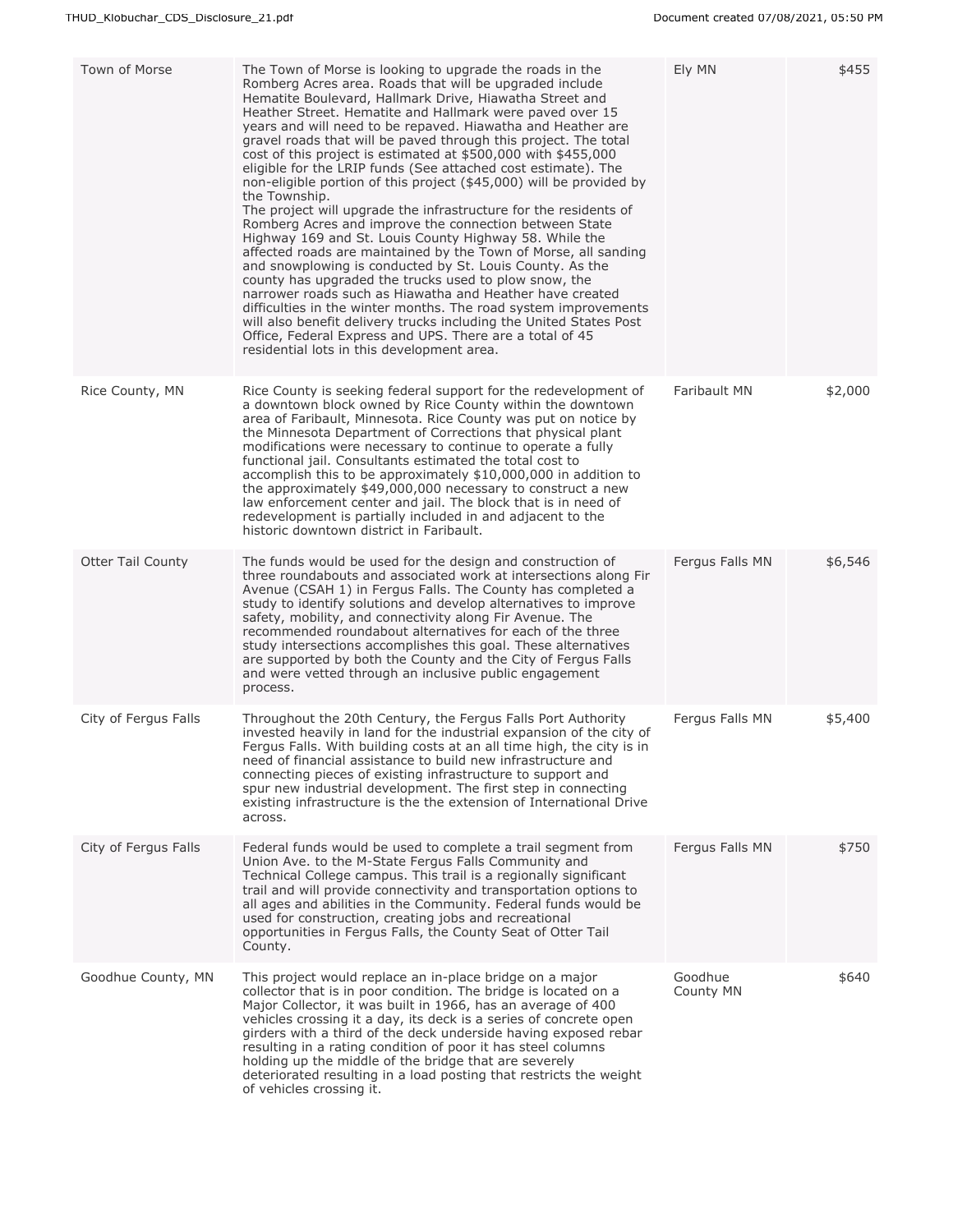| City of Hector, MN | The City of Hector, MN needs funding for urgent safety upgrades<br>to its airside Airport infrastructure. The Airport in its current<br>layout has a number of serious deficiencies including<br>obstructions in its approach to Runway 12, obstructions to a<br>clear Runway Visibility Zone (RVZ) at the intersecting runways,<br>and a too-narrow paved runway. The existing Runway 12/30<br>lighting is not FAA-approved non-frangible lighting and there is<br>no beacon as required for night operations, nor are other<br>safety-related navigational aids such as Precision Approach Path<br>Indicators (PAPIs) and Runway End Identifier Lights (REILs).<br>The length of Runway 12/30 is inadequate to meet the needs of<br>the most demanding aircraft using the airport, the Air Tractor<br>502, used by the agricultural spraying company that is based at<br>the Hector airport, and for medical evacuation services<br>(medivac) aircraft needs. Federal funds will be used to fund the<br>design and construction of needed revisions to non-compliant<br>airfield pavements and lighting, the removal of obstructions to<br>navigation, and the addition of navigational aids that make the<br>Airport safer and more useful for the general public. | Hector MN             | \$6,200  |
|--------------------|-----------------------------------------------------------------------------------------------------------------------------------------------------------------------------------------------------------------------------------------------------------------------------------------------------------------------------------------------------------------------------------------------------------------------------------------------------------------------------------------------------------------------------------------------------------------------------------------------------------------------------------------------------------------------------------------------------------------------------------------------------------------------------------------------------------------------------------------------------------------------------------------------------------------------------------------------------------------------------------------------------------------------------------------------------------------------------------------------------------------------------------------------------------------------------------------------------------------------------------------------------------------------|-----------------------|----------|
| Hennepin County    | Hennepin County requests funding for capital needs across the<br>five-shelter system (ADA compliance, upgraded infrastructure).<br>Funding will also be used to permit medical respite at one<br>designated shelter and support IT infrastructure, licensing,<br>integration with state-based platforms for health care and<br>supportive services eligibility for the County's homeless<br>population. COVID proved that our residents experiencing<br>homelessness face the most barriers to achieving goals in those<br>areas. Stabilizing their shelter better prepares them to address<br>needs in mental health, physical health, employment, and family<br>stability.                                                                                                                                                                                                                                                                                                                                                                                                                                                                                                                                                                                          | Hennepin<br>County MN | \$500    |
| Hennepin County    | The B Line will replace the Route 21 Bus and introduce<br>approximately 33 ABRT stations throughout Minneapolis and St.<br>Paul, connecting the Uptown area of Minneapolis to Midtown St.<br>Paul and downtown St. Paul. The B Line will operate primarily on<br>the Hennepin County roadway system on Lake Street (CSAH 3)<br>and Lagoon Avenue (CSAH 43); offering ABRT stations at<br>approximately 18 intersections that include roadways under<br>Hennepin County jurisdiction. The B Line project is currently in<br>the planning phase and is scheduled for construction in 2023.<br>The E Line will replace the Route 6 Bus and introduce<br>approximately 41 ABRT stations throughout Edina and<br>Minneapolis. Like the B Line, the E Line will operate along France<br>Avenue (CSAH 17), Hennepin Avenue (CSAH 52), and University<br>Avenue SE (CSAH 36); offering ABRT stations at approximately<br>18 intersections that include roadways under Hennepin County<br>jurisdiction.                                                                                                                                                                                                                                                                        | Hennepin<br>County MN | \$11,560 |
| HRA of Hibbing, MN | These federal funds would be used to rebuild Haven Court, a<br>public family housing complex in desperate need of investment.<br>This complex is home to some of the most vulnerable families on<br>the Iron Range, with an average household income of $$13,043$ .                                                                                                                                                                                                                                                                                                                                                                                                                                                                                                                                                                                                                                                                                                                                                                                                                                                                                                                                                                                                   | Hibbing MN            | \$20,000 |
| Tom Nikunen        | The City of Jordan intends to use the funds for design and<br>construction of an underpass pedestrian for use by pedestrians<br>and bicyclists under and across US 169 in the City of Jordan. The<br>underpass is proposed to be a 14-feet-wide and 10-feet-tall<br>concrete structure and be equipped with an internal lighting<br>system. The underpass will be placed at a location connecting an<br>existing city park and trail network to existing sidewalks north of<br>US 169, adjacent to 300 mobile homes and leading to an<br>additional 400 homes. The funds will also be used to construct<br>1,400 feet of sidewalk and make safety improvements to two<br>pedestrian crossings of an adjacent local street with flashing<br>signage (rectangular rapid flashing beacons). Grading and<br>drainage improvements will be completed as part of the work,<br>including a drainage system inside the underpass structure.<br>Finally, the funds will also be used to restore the surface above<br>the underpass, including reconstruction of a short portion of US<br>169 concrete pavement and associated traffic control.                                                                                                                                 | Jordan MN             | \$1,124  |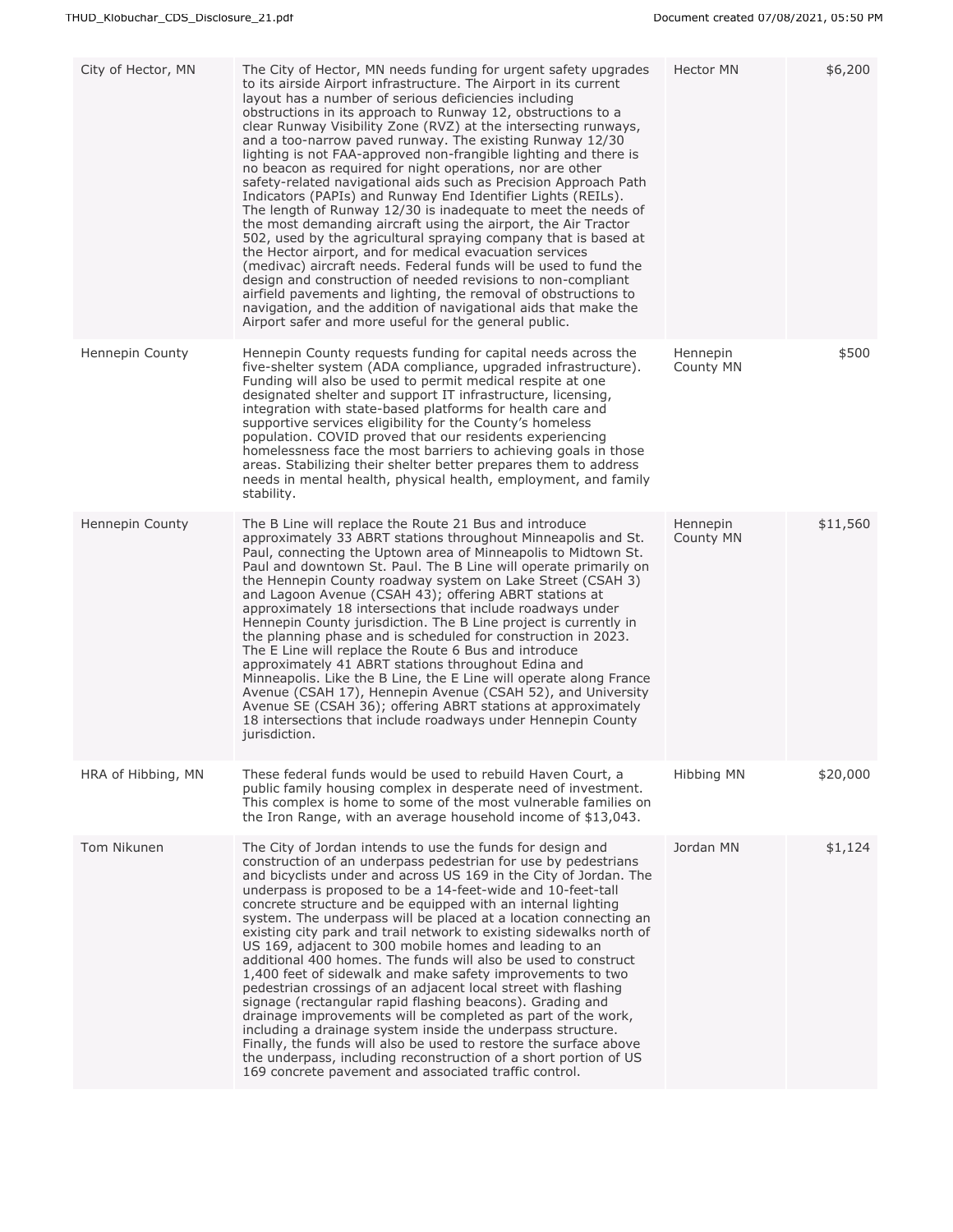| City of Karlstad, MN      | The City of Karlstad, MN is in need of funding for a proposed<br>improvement project for the Karlstad Municipal Airport to expand<br>aviation capabilities in order to support current recreational and<br>business users in the area and to stimulate economic<br>development and support future growth in the region. The<br>existing airport includes a 2,606 turf runway constructed in 1953<br>that does not meet modern needs due to characteristics that<br>restrict its use. These characteristics include the runway being<br>too short for all but the lightest aircraft, its chronically wet<br>condition rendering it unusable much of the year, and its<br>obstruction by highways, powerlines and nearby towers.<br>Highway 11 runs immediately south of the airport and there is<br>no public fuel or public hangar space, which adds to the current<br>limitations of the existing airport. The proposed project would<br>relocate the airport to a more functional and suitable location to<br>provide the necessary foundation for future growth and<br>expansion capabilities, bringing additional funding opportunities<br>to the airport and new economic prospects to the local economy<br>and its stakeholders.                                                        | Karlstad MN               | \$19,900 |
|---------------------------|-----------------------------------------------------------------------------------------------------------------------------------------------------------------------------------------------------------------------------------------------------------------------------------------------------------------------------------------------------------------------------------------------------------------------------------------------------------------------------------------------------------------------------------------------------------------------------------------------------------------------------------------------------------------------------------------------------------------------------------------------------------------------------------------------------------------------------------------------------------------------------------------------------------------------------------------------------------------------------------------------------------------------------------------------------------------------------------------------------------------------------------------------------------------------------------------------------------------------------------------------------------------------------------------------|---------------------------|----------|
| <b>Washington County</b>  | The proposed Central Greenway Regional Trail is a planned<br>multiuse trail that will improve regional and local pedestrian and<br>bicycle connectivity.                                                                                                                                                                                                                                                                                                                                                                                                                                                                                                                                                                                                                                                                                                                                                                                                                                                                                                                                                                                                                                                                                                                                      | Lake Elmo MN              | \$1,000  |
| Washington County,<br>MN. | Washington County is leading the Trunk Highway 36 and County<br>State Aid Highway 17 Interchange Project in cooperation with<br>the Minnesota Department of Transportation and the cities of<br>Lake Elmo and Grant. The Project location is the existing<br>at-grade signalized intersection of TH 36 and Lake Elmo Avenue.<br>The TH 36 and CSAH 17 Interchange Project preserves existing<br>capacity along TH 36 by adding an interchange at the existing<br>signalized intersection, adds a frontage road south of TH 36, and<br>eliminates an at-grade intersection along TH 36.                                                                                                                                                                                                                                                                                                                                                                                                                                                                                                                                                                                                                                                                                                        | Lake Elmo and<br>Grant MN | \$15,000 |
| City of Lakeville, MN     | The requested funding is \$700,000 to complete preliminary<br>engineering and environmental analyses for the future<br>reconstruction of the Interstate 35 and County State Aid<br>Highway 50 interchange. Dakota County would be the lead<br>agency for this project in close coordination with the Minnesota<br>Department of Transportation (MnDOT), City of Lakeville and<br>Federal Highway Administration (FHA). Preliminary engineering<br>and environmental analyses would be completed in 2022 and<br>2023. The project would include development of a public<br>engagement plan specifically designed to administer all local,<br>MnDOT and FHA requirements, providing a robust opportunity<br>for public, business and agency involvement.                                                                                                                                                                                                                                                                                                                                                                                                                                                                                                                                        | Lakeville MN              | \$700    |
| City of Lakeville         | This project includes completing preliminary engineering and<br>environmental analyses in preparation for future construction of<br>a freight rail car storage facility. The project would identify<br>costs/benefits/needs, prioritize necessary next steps, and<br>support stakeholder planning efforts in advancing toward<br>construction. Lakeville industrial parks are home to<br>approximately 150 businesses (nearly 8,000,000 finished<br>square-feet) that contribute to the success of the local, regional,<br>state, national and global economy through the manufacturing<br>and distribution of products. The industrial park area has limited<br>capacity available for freight rail car storage; therefore, rail cars<br>are presently stored unsecured and for extended times along<br>existing rail lines located adjacent to residential, institutional and<br>commercial uses. Growth within the area is robust and a freight<br>rail car storage facility is needed to a) mitigate congestion along<br>rail lines, b) facilitate reliable freight service/movement, c)<br>enhance safety for residents, d) reduce risks/delays and conflicts<br>at rail/road crossings, and e) for the area to remain competitive<br>across growing state, national and global markets. | Lakeville MN              | \$600    |
| City of Lamberton, MN     | This project is important to the State of Minnesota's efforts to<br>care for our aging population while allowing them to remain in a<br>rural setting. Assisted living facilities answer the issues raised by<br>MN DHS and the MN Board on Aging concerns on social isolation.<br>Moving aging residents out of their homes will open starter<br>homes for families and workforce-aged residents. Federal Funds<br>will be used to construct a 24-unit assisted living facility in<br>Lamberton MN.                                                                                                                                                                                                                                                                                                                                                                                                                                                                                                                                                                                                                                                                                                                                                                                          | Lamberton MN              | \$4,500  |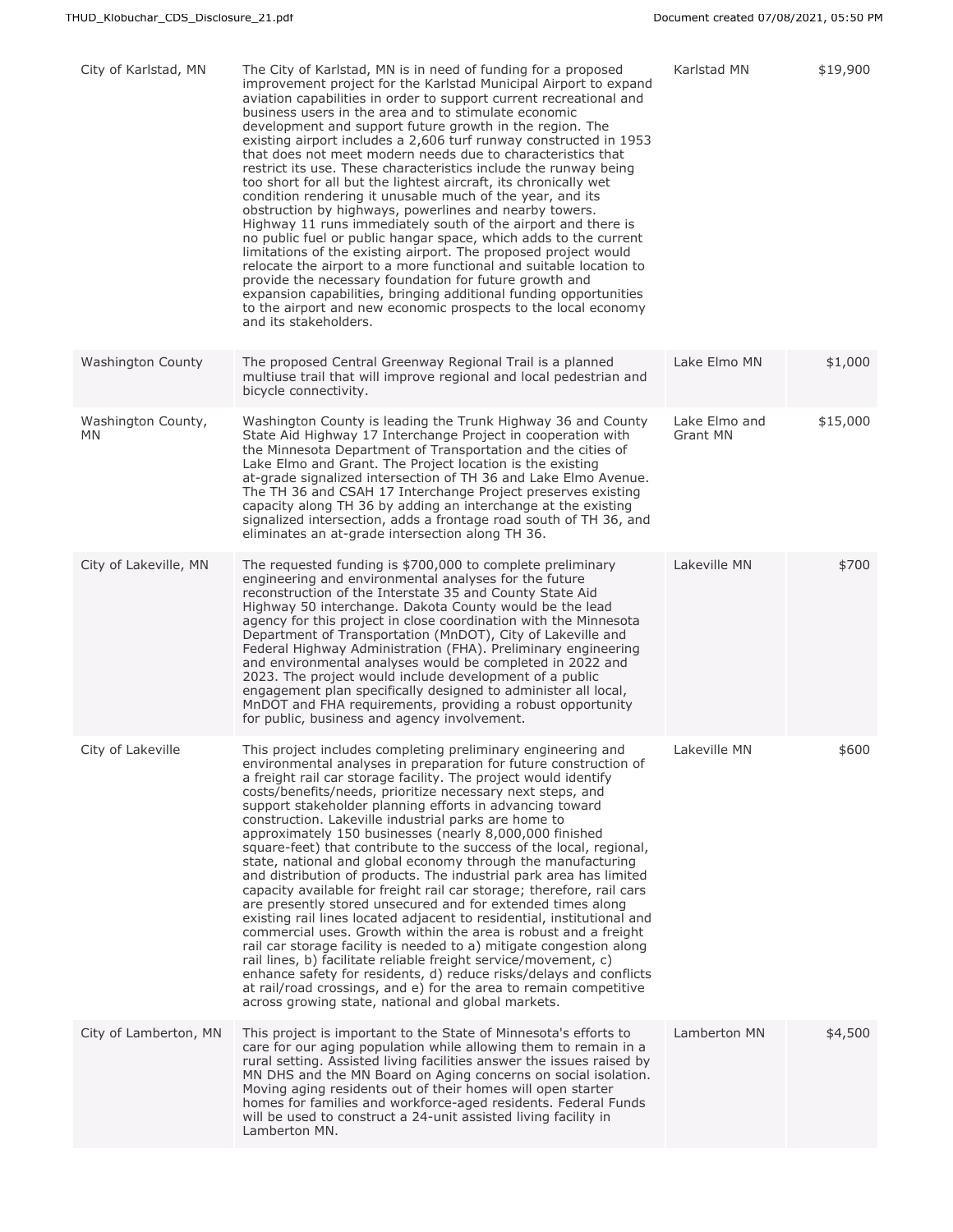| City of Little Falls                           | Access to reliable, affordable, quality childcare is the main<br>barrier for parents in Little Falls seeking to enter the workforce.<br>Over the past 4 years, we have identified and addressed all<br>variables except for the renovation or construction of a childcare<br>facility sufficient to address the growing need for childcare in the<br>community. We are requesting \$1,500,000 in federal funding to<br>address this essential need. The facility would be owned by the<br>City of Little Falls, and access would be given to a provider or<br>providers to use the space at no cost in the early years of<br>operation so that they can get established. The City will work to<br>create a partnership with a childcare provider to ensure there is<br>access to reliable, affordable, and quality childcare.                                                                                                                                                                                                                                                                                  | Little Falls MN                                     | \$1,500  |
|------------------------------------------------|----------------------------------------------------------------------------------------------------------------------------------------------------------------------------------------------------------------------------------------------------------------------------------------------------------------------------------------------------------------------------------------------------------------------------------------------------------------------------------------------------------------------------------------------------------------------------------------------------------------------------------------------------------------------------------------------------------------------------------------------------------------------------------------------------------------------------------------------------------------------------------------------------------------------------------------------------------------------------------------------------------------------------------------------------------------------------------------------------------------|-----------------------------------------------------|----------|
| Habitat for Humanity<br><b>Morrison County</b> | With the use of federal funding, Habitat for Humanity Morrison<br>County can continue its mission to build a modest home for a<br>low-income resident that would not qualify through normal<br>banking methods. Habitat affiliates fill a gap between a potential<br>homeowner and the rules and regulations of the banking<br>industry. The funding would be used for building supplies, such<br>as lumber, concrete, windows, flooring and some construction<br>labor to provide a modest home for a deserving family.                                                                                                                                                                                                                                                                                                                                                                                                                                                                                                                                                                                       | Little Falls MN                                     | \$50     |
| Lower Sioux Indian<br>Community                | The purpose of the Lower Sioux Housing Development<br>Infrastructure Project is to address the critical housing shortage<br>at Lower Sioux by developing 310 acres to house the tribe's<br>young and fast-growing Nation. Lower Sioux will develop this<br>new acreage with essential infrastructure for home building,<br>including water, sewer, electricity, and gas within 36 months.<br>Once developed, Lower Sioux plans to build up to 10 new homes<br>annually through 2035. As a result of this infrastructure<br>development project, the Lower Sioux will gain capacity to<br>reduce our existing housing shortage from 140 units to 40 units<br>by 2035. To ensure project success, Lower Sioux will contribute<br>\$2.1 million in leveraged funds and bring over a decade of<br>experience in successful housing development. The tribe is<br>already engaged in many new home building projects and<br>innovations.                                                                                                                                                                             | Lower Sioux<br>Indian<br><b>Community MN</b>        | \$7,349  |
| House of Hope, Inc.                            | Due to COVID19 dangers, the House of Hope Inc. went into<br>temporary suspension of client services in April 2020. This<br>suspension of all programs resulted in a financial issues, from<br>which they are still recovering. HOH used up over \$900,000 of<br>its reserve fund of \$1,300,000 and still ended the year with a<br>deficit. To fund the reopening of the Women's House, the<br>addictions/mental health residential treatment program for adult<br>women for 4 months, they are working right now to hire staff<br>for the Women's House so they will be opening in early June.                                                                                                                                                                                                                                                                                                                                                                                                                                                                                                                | Mankato, St<br>Peter, Waseca,<br><b>Fairmont MN</b> | \$250    |
| City of Maple Grove                            | The Highway 610 Extension Project will complete the<br>long-sought Highway 610 corridor which has been planned,<br>designed, and constructed over the last 50 years beginning with<br>a preliminary study in 1973. The Project will improve regional<br>mobility and roadway safety with the construction of the<br>Highway 610 segment that will connect the existing County Road<br>30 to Trunk Highway (TH) 610 via bridges over Interstate 94<br>(I-94). The project will also complete the unfinished system<br>interchange at I-94 and TH 610, improve traffic capacity along<br>I-94 by adding auxiliary lanes between TH 610 and Maple Grove<br>Parkway, and upgrade/realign Hennepin County CSAH 30 to<br>provide reliable and direct access to both I-94 and TH 610.                                                                                                                                                                                                                                                                                                                                 | Maple Grove MN                                      | \$33,900 |
| Sabahani                                       | Sabathani Community Center seeks funding to complete the<br>following needed repairs and upgrades to its almost<br>100-year-old 188,257 square foot commercial building so that<br>we can prepare the building for renewable energy upgrades and<br>serve our South Minneapolis community well into the future.<br>Sabathani Community Center owns a nearly 100-year old<br>188,257 square foot commercial building with significant need<br>for repair and upgraded energy systems to serve the community<br>well into the future. Sabathani currently spends over \$17,800 a<br>month on utilities. Based on the Minneapolis benchmarking<br>results for 2020 the current score provides significant room for<br>improvement. This project will take advantage of any and all<br>existing incentive and rebate programs to encourage energy<br>efficiency and renewable energy improvement offered through<br>the utility as well as the federal, state, and local government.<br>This project will replace SCC's worn, inefficient, and leaking<br>35-year-old roofing material; insulate the roof with R38 | Minneapolis MN                                      | \$627    |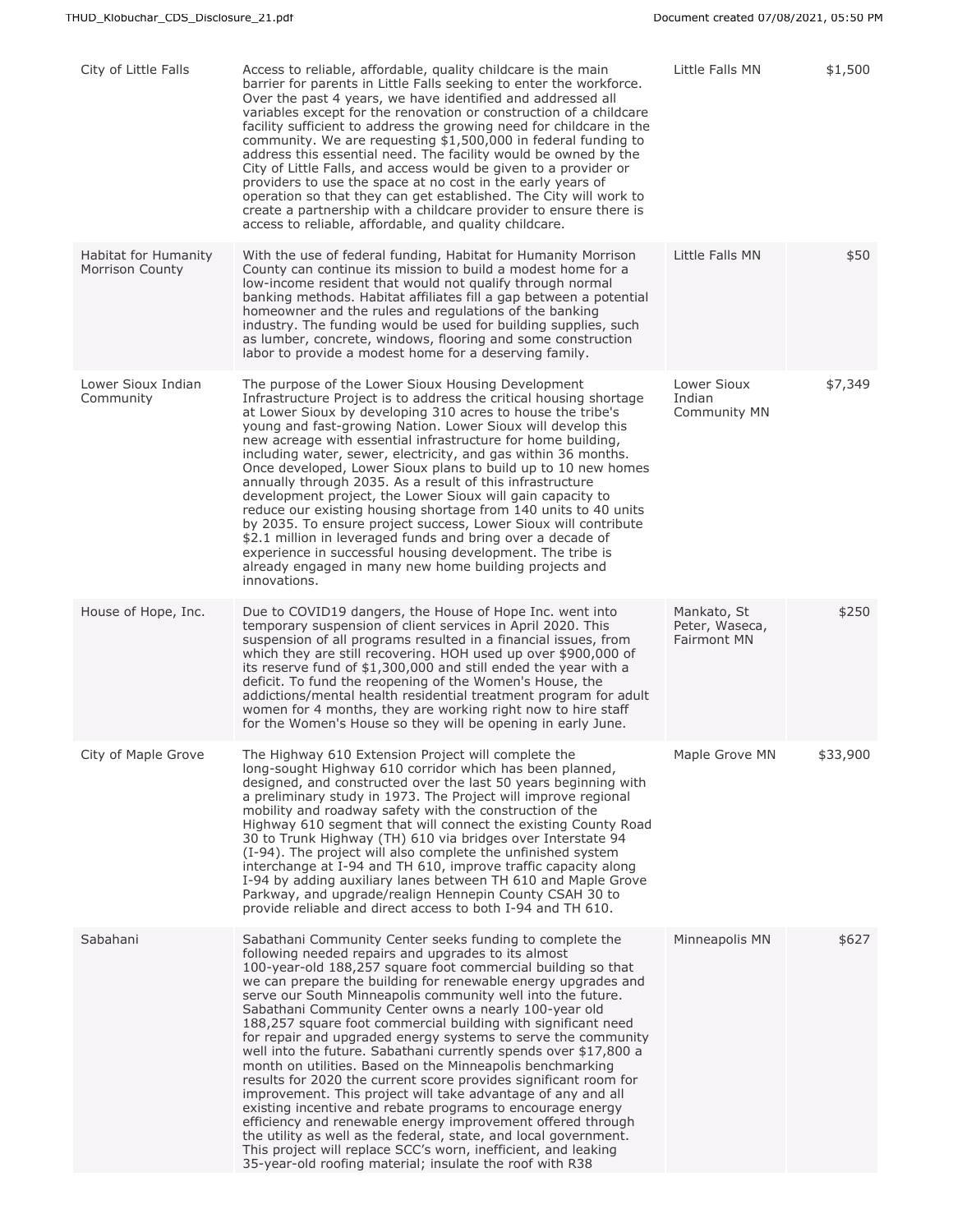|                                         | insulation to provide energy efficiency and decreased energy<br>costs; prepare SCC roof for a large high-efficiency solar array<br>that would provide Sabathani and the community with 306,800<br>kWh per year of electricity which translates to \$18,408 in annual<br>electrical production/savings; replace the current lighting in the<br>building which is primarily T8 fluorescent lamps that will be<br>upgraded to LEDs; and install a dedicated ventilation system in<br>Sabathani food shelf, storage, and client service areas that<br>would provide either a mini-split system or a Movincool portable<br>AC system that would incorporate fresh air into these spaces as<br>recommended by the Center for Energy and Environment<br>Assessment.<br>Based on bordering Block Groups this project request will serve<br>a population that consists of more than 51 percent low- and<br>moderate-income.            |                |          |
|-----------------------------------------|-------------------------------------------------------------------------------------------------------------------------------------------------------------------------------------------------------------------------------------------------------------------------------------------------------------------------------------------------------------------------------------------------------------------------------------------------------------------------------------------------------------------------------------------------------------------------------------------------------------------------------------------------------------------------------------------------------------------------------------------------------------------------------------------------------------------------------------------------------------------------------------------------------------------------------|----------------|----------|
| Hennepin County                         | The Metropolitan Council (MC) is planning a light rail transit<br>(LRT) extension of the METRO Blue Line from the existing Target<br>Field LRT station in downtown Minneapolis to Brooklyn Park in<br>suburban Hennepin County, serving the suburban municipalities<br>of Golden Valley, Robbinsdale, and Crystal. The proposed<br>alignment is mostly at grade and generally parallels freight rail<br>and roadway rights-of-way. The Project includes 28 light rail<br>vehicles, a new operations and maintenance facility in Brooklyn<br>Park, four new park-and-ride facilities, and pedestrian and<br>bicycle access to stations.                                                                                                                                                                                                                                                                                        | Minneapolis MN | \$20,000 |
| Minneapolis Public<br>Housing Authority | The Minneapolis Public Housing Authority (MPHA)<br>receives annual funding from Congressional appropriations for<br>capital improvements. On average this amount has<br>been \$10-\$12M. MPHA estimates its current capital backlog to<br>be over \$170M for their 6,000 unit portfolio. In order to<br>complete these critical life and safety improvements as well as<br>other capital needs, MPHA must look to secure additional<br>resources. These improvements benefit the well-being and<br>safety of the low-income community residing in Minneapolis.                                                                                                                                                                                                                                                                                                                                                                | Minneapolis MN | \$2,000  |
| City of Minneapolis                     | This project involves the construction of pedestrian ramp<br>upgrades across Minneapolis. Requested funds would go towards<br>improved access and mobility to residents, visitors and people<br>with disabilities and bring the pedestrian curb ramps in<br>compliance with the Americans with Disabilities Act (ADA).                                                                                                                                                                                                                                                                                                                                                                                                                                                                                                                                                                                                        | Minneapolis MN | \$2,000  |
| City of Minneapolis                     | These Federal Funds will be used to support the construction of<br>Wadaag Commons, the final housing phase of Seward<br>Commons, a community-led and multi-phased mixed-income<br>redevelopment. The five-story affordable, family apartment<br>building will include 32 units, of which 16 are three and<br>four-bedrooms, and eight units for individuals and families<br>experiencing homelessness. It is designed with a focus on the<br>needs of large immigrant families. The project is a partnership<br>between Seward Redesign, a community development<br>corporation and Nawal Noor, of Noor Companies, a social<br>enterprise focused on providing opportunities for New<br>Americans.                                                                                                                                                                                                                            | Minneapolis MN | \$1,800  |
| City of Minneapolis                     | Federal resources will be used for education and a development<br>fund to support local ownership and development of commercial<br>and mixed-use real estate in the 38th Street Cultural District.<br>Cultural Districts are areas with a strong cultural identity where<br>a significant portion of the population is comprised of Black,<br>Indigenous and/or Immigrant People of Color (BIPOC). The 38th<br>Street Cultural District is a historically Black community. Funds<br>will support outreach and capital for local business owners and<br>developers to invest in the district and implement the<br>38th?Street Thrive plan. The plan calls for equitable<br>development and engagement, supporting anti-displacement<br>efforts, establishing community wealth through collective<br>ownership, and reclaiming opportunities to have meaningful<br>impacts on new developments and investments in the district. | Minneapolis MN | \$2,000  |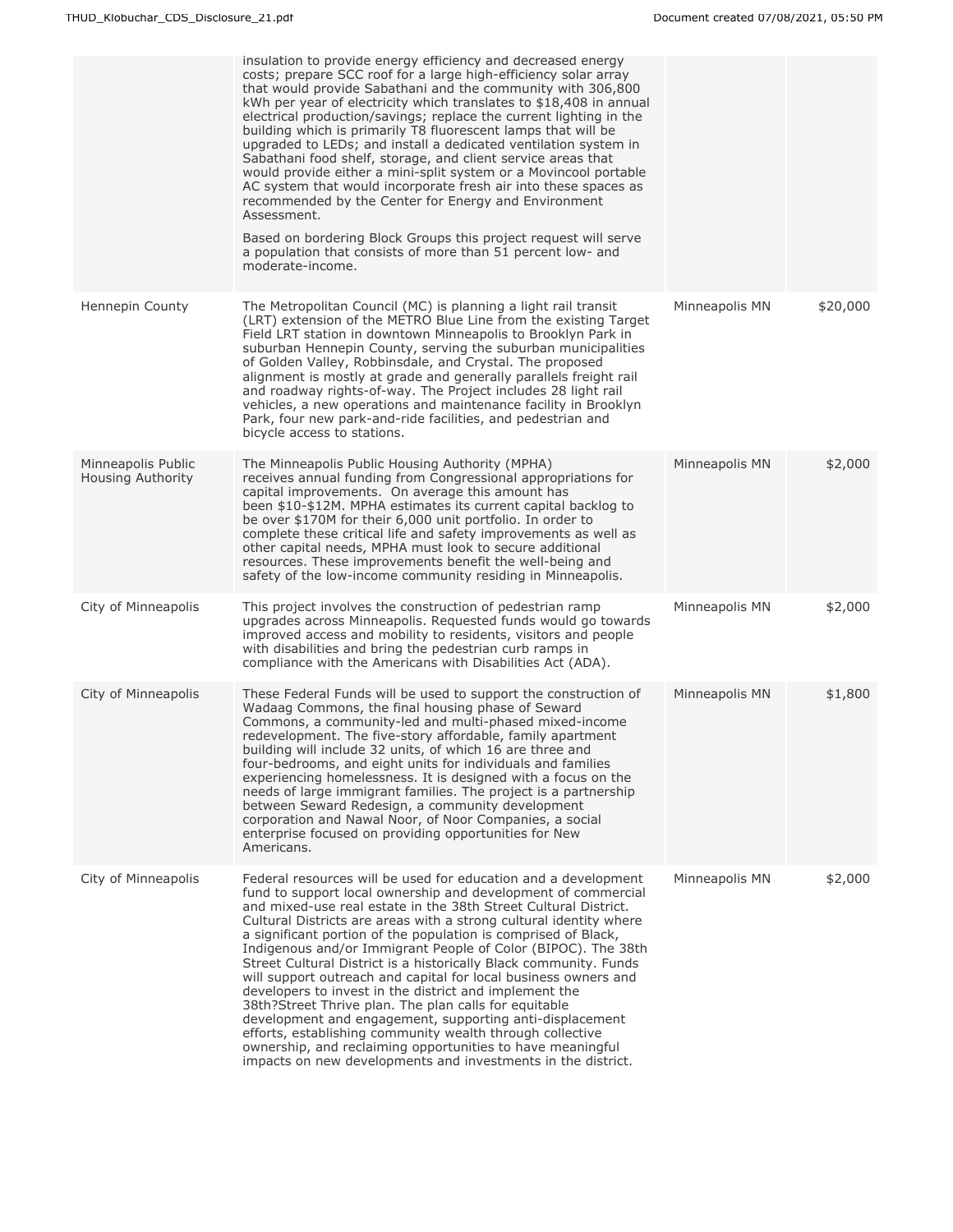| City of Minneapolis,<br><b>MN</b>         | This project is a revolving lead hazard/weatherization<br>improvement loan fund to provide matching costs for low and<br>moderate income home owners. The effort will combine lead<br>hazard mitigation efforts with low-income deep weatherization<br>retrofits, and complete low-moderate income lead hazard,<br>weatherization, energy efficiency repairs and moderate healthy<br>home repairs.                                                                                                                                                                                                                                                                                                                                                                                                                                                                                                                                                                                                                                                                                                                                                                                                                                                                                                                                                                                                                                                      | Minneapolis MN | \$1,500 |
|-------------------------------------------|---------------------------------------------------------------------------------------------------------------------------------------------------------------------------------------------------------------------------------------------------------------------------------------------------------------------------------------------------------------------------------------------------------------------------------------------------------------------------------------------------------------------------------------------------------------------------------------------------------------------------------------------------------------------------------------------------------------------------------------------------------------------------------------------------------------------------------------------------------------------------------------------------------------------------------------------------------------------------------------------------------------------------------------------------------------------------------------------------------------------------------------------------------------------------------------------------------------------------------------------------------------------------------------------------------------------------------------------------------------------------------------------------------------------------------------------------------|----------------|---------|
| City of Minneapolis,<br>MN                | Fund local costs such as traffic signal upgrades, improvements to<br>pedestrian and bikeway increased greening, especially trees and<br>green stormwater infrastructure. Funding assistance will also<br>help address traffic safety along Lake Street, which is one of the<br>highest crash corridors in Minneapolis, and all of Hennepin<br>County, with 8 percent of all crashes in Minneapolis between<br>2010 and 2019 having occurred along Lake Street.                                                                                                                                                                                                                                                                                                                                                                                                                                                                                                                                                                                                                                                                                                                                                                                                                                                                                                                                                                                          | Minneapolis MN | \$2,000 |
| Open Arms of<br>Minnesota                 | An additional Open Arms of Minnesota (OAM) kitchen/facility in<br>St. Paul will enable them to open their arms wider to nourish<br>more neighbors. The new site will improve healthy food access<br>for approximately 2,000 critically ill individuals and their families<br>weekly. These clients depend on their services to provide them<br>with 14-21 medically tailored meals delivered once weekly to<br>their doorstep— at no cost. Demand for meals has increased by<br>40 percent in the last year.                                                                                                                                                                                                                                                                                                                                                                                                                                                                                                                                                                                                                                                                                                                                                                                                                                                                                                                                            | Minneapolis MN | \$500   |
| Seward Redesign                           | These Federal Funds will be used to support the construction of<br>Wadaag Commons, the final housing phase of Seward<br>Commons, a community-led and multi-phased mixed-income<br>redevelopment. The five-story affordable, family apartment<br>building will include 32 units, of which 16 are three and<br>four-bedrooms, and eight units for individuals and families<br>experiencing homelessness. It is designed with a focus on the<br>needs of large immigrant families. The project is a partnership<br>between Seward Redesign, a community development<br>corporation and Nawal Noor, of Noor Companies, a social<br>enterprise focused on providing opportunities for New<br>Americans.                                                                                                                                                                                                                                                                                                                                                                                                                                                                                                                                                                                                                                                                                                                                                      | Minneapolis MN | \$2,400 |
| Artspace Projects, Inc.                   | In 2019 Artspace purchased the Northrup King Building (NKB),<br>the largest complex of artist studios in the state of Minnesota<br>and an anchor venue in Art-a-Whirl, the nation's largest studio<br>art crawl event. In addition to maintaining the studios of<br>hundreds of artists, Artspace will transform surrounding vacant<br>buildings into a 13-acre creative sector campus. This project<br>includes the creation of approximately 81 affordable live/work<br>units for artists within two empty buildings; the buildout of<br>14,890 square feet of space for community, nonprofit and<br>creative enterprise partners; and unique artist residency spaces<br>in the iconic grain elevators. The requested Federal Funds will be<br>used to make improvements to the parking lot, utilities, and<br>storm drainage/water management and will link to immediate<br>neighborhoods via nearby bike trails, creating even greater<br>connectivity in the heart of the thriving Northeast Minneapolis<br>Arts District.                                                                                                                                                                                                                                                                                                                                                                                                                         | Minneapolis MN | \$750   |
| The City of Lakes<br>Community Land Trust | The Commercial Land Trust Initiative (CLTI) was launched in<br>2018 as a pilot under the City Of Lakes Community Land Trust<br>(CLCLT), one of the five largest residential land trusts in the<br>nation. To date, the CLCLT has assisted over 400<br>low-to-moderate-income households into CLCLT homeownership<br>over the past 15 years. There have now been 90+ resales-each<br>resulting in leveraging the initial affordability investment over<br>time-serving multiple generations of homebuyers with the same<br>funds. This is a strong foundation upon which to test whether a<br>commercial land trust can be viable. Over the last three years,<br>the CLTI has grown its program with the intention of eventually<br>incorporating as its own entity. As such, a majority Black,<br>Indigenous, People of Color (BIPOC) Advisory Board was<br>established to guide the program. This Advisory Board helped<br>craft the mission, vision, values and financial model. The mission<br>of the CLTI is to (re)develop and preserve long-term affordable<br>commercial spaces through community driven ownership of land.<br>Neighborhoods where local BIPOC businesses can grow and<br>thrive, residents claim spaces through decision-making power<br>and ownership of land, and together are building a vibrant<br>human-centered economy. Ultimately, the CLTI wants to ensure<br>that individuals, families and communities who have been | Minneapolis MN | \$5,000 |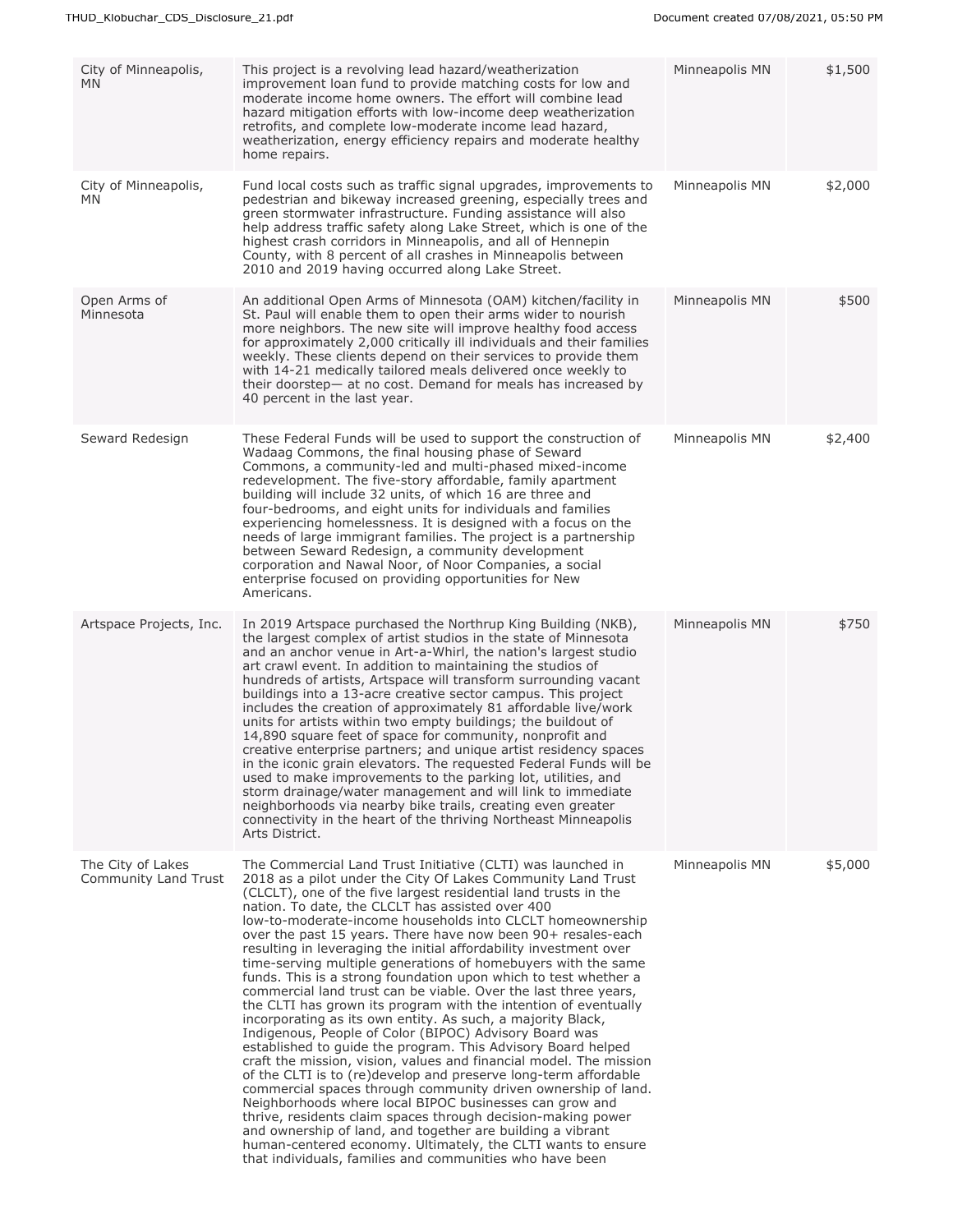|                                           | historically (and currently) excluded from access to land<br>ownership have the tools, resources and opportunity to share in<br>the economic activity of any given neighborhood.                                                                                                                                                                                                                                                                                                                                                                                                                                                                                                                                                                                                                                                                                                                                                                                                                                                                                                                                                                                                                                                                                                                                                                                                                                                                                                                                                                                                                                                                                                                                                                                                                                                                                                                                                                                                                                                                                                                                                                                                                                                                                                                                                                                                                                                                                                                                     |                                             |       |
|-------------------------------------------|----------------------------------------------------------------------------------------------------------------------------------------------------------------------------------------------------------------------------------------------------------------------------------------------------------------------------------------------------------------------------------------------------------------------------------------------------------------------------------------------------------------------------------------------------------------------------------------------------------------------------------------------------------------------------------------------------------------------------------------------------------------------------------------------------------------------------------------------------------------------------------------------------------------------------------------------------------------------------------------------------------------------------------------------------------------------------------------------------------------------------------------------------------------------------------------------------------------------------------------------------------------------------------------------------------------------------------------------------------------------------------------------------------------------------------------------------------------------------------------------------------------------------------------------------------------------------------------------------------------------------------------------------------------------------------------------------------------------------------------------------------------------------------------------------------------------------------------------------------------------------------------------------------------------------------------------------------------------------------------------------------------------------------------------------------------------------------------------------------------------------------------------------------------------------------------------------------------------------------------------------------------------------------------------------------------------------------------------------------------------------------------------------------------------------------------------------------------------------------------------------------------------|---------------------------------------------|-------|
| Minnesota Diversified<br>Industries (MDI) | Federal funds would be used to recruit, train, and retain or place<br>people with disabilities in careers and enhance MDI's capacity to<br>enable individuals of diverse abilities to grow personally and<br>professionally in integrated settings. MDI provides employment<br>opportunities and support for people with disabilities. A pioneer<br>in social enterprise, MDI was established in 1964. People with<br>and without disabilities work side-by-side in our four<br>manufacturing facilities producing polyethylene and<br>polypropylene logistics containers for B2B customers such as<br>FedEx, Frito-Lay, Amazon, 3M, and dozens of others.                                                                                                                                                                                                                                                                                                                                                                                                                                                                                                                                                                                                                                                                                                                                                                                                                                                                                                                                                                                                                                                                                                                                                                                                                                                                                                                                                                                                                                                                                                                                                                                                                                                                                                                                                                                                                                                           | Minneapolis<br>and Northern<br>Minnesota MN | \$40  |
| Accessible Space Inc.                     | The proposed improvements will serve to ensure the long-term<br>preservation and success of the accessible, affordable apartment<br>community for the extremely-low/very-low income persons with<br>disabilities who live there, and will help ensure they continue to<br>have access to safe and sanitary housing, as well as reliable,<br>safe and barrier-free access to/from their independent living<br>apartment community.<br>The improvements will also help the property preserve and<br>leverage its limited and restricted Replacement Reserve funding<br>for ongoing maintenance needs, future local funding<br>opportunities, and the continued provision of Reasonable<br>Accommodations/Modifications to residential units and common<br>areas to ensure residents have full and equal access to the<br>housing program, per requirements of the Fair Housing and<br>Section 504 of the Rehabilitation Act of 1973.<br>Furthermore, the funding will help significantly reduce<br>maintenance expenses, prevent high cost emergency repairs,<br>and reduce the need for increases in the Contract Rents in the<br>federal/HUD rental assistance contract which keeps resident<br>rents affordable.                                                                                                                                                                                                                                                                                                                                                                                                                                                                                                                                                                                                                                                                                                                                                                                                                                                                                                                                                                                                                                                                                                                                                                                                                                                                                                    | Minneapolis<br>and Saint Paul<br>MN         | \$690 |
| Council for Black Male<br><b>Success</b>  | The Council for Black Male Success (CBMS), envisions a healthy,<br>economic vibrant community to meet the basic needs of the<br>Black community. Increasingly, local and the federal<br>governments are trying to address the racial inequalities in<br>housing for communities of color experiencing homelessness. As<br>of 2019, HUD now awards extra points to applicants who can<br>demonstrate how they are addressing racial disparities for the<br>homeless population. Providing services to Black males between<br>the ages of 11 and 32 years old secures the long-term housing<br>stability, education and work opportunities, and skills training<br>the leadership development for Black males. There are a variety<br>of rent structure program throughout Saint Paul and Minneapolis.<br>The Council for Black Male Success understand the solution to<br>homelessness is housing and by connecting Black men to<br>housing and services they have the ability to stabilize their lives.<br>The housing model of Obi Housing Program offers Black males<br>the opportunity to receive a housing voucher, live in the<br>community in a market-rate housing, hold a lease in their own<br>name, remain in the housing up to 12 months, thereby<br>eliminating the need to relocate and creating a good rental<br>history The basic criteria include being a participant in the CBMS<br>program, in need of housing or in need of a housing voucher to<br>prevent homelessness, willing to participate in CBMS<br>programming, create an economic and housing stability plan and<br>be able to live independently. CBMS goals include accepting men<br>at different points in their lives; each participant completes an<br>intake to self-identify their needs and services. A baseline<br>assessment is used to collect data, including barriers to housing,<br>goals and various qualify of life components to increase stability.<br>Based on the household size, the CBMS will pay market rent for<br>three months, after three months participants will be evaluated<br>on their ability pay the market rate rent for the reminder of the<br>lease. Further assistance will be granted on a case by case basis<br>up to 12 months. During the 12-month period program<br>participants will receive ongoing wrap-around services provided<br>by the 16 organizations. These services include mental health,<br>employment, skill development, workforce readiness and small<br>business workshops. | Minneapolis/St.<br>Paul MN                  | \$273 |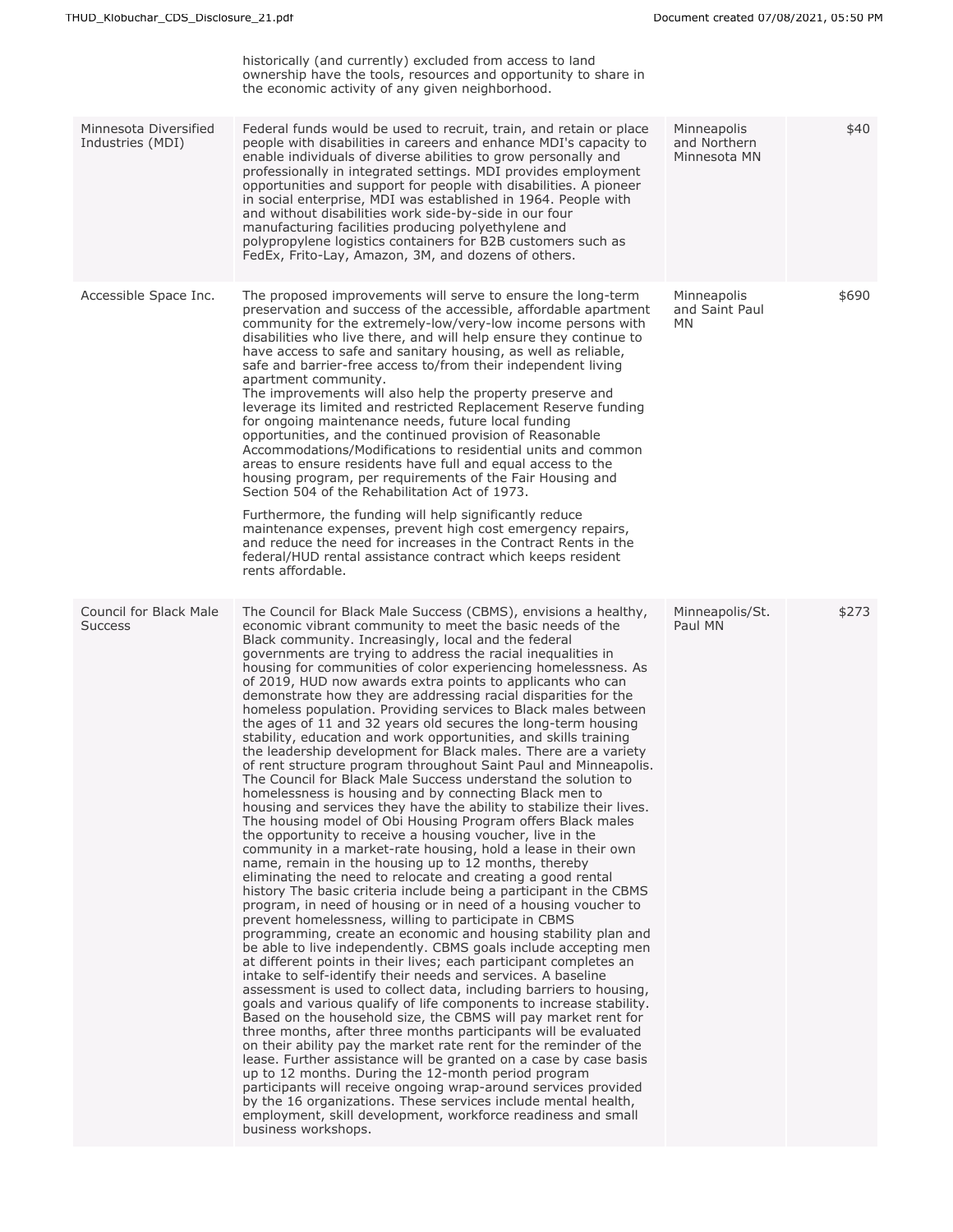| City of Moorhead               | This project consists of full reconstruction of the roadway due to<br>age and condition, including "complete street" and lane<br>reduction modifications demonstrated in a concept pilot program<br>introduced in 2019. The project includes reconstruction of<br>roadway due to age and condition; adding safety enhancements<br>and creating opportunities for multimodal transportation. The<br>planned reconstruction would make road diet elements<br>permanent, construct sidewalks more accessible for pedestrians,<br>and construct wide outside lanes to incorporate bicycle traffic,<br>and address alignment issues with 4th Street to set the stage<br>for commercial reinvestment in Moorhead's downtown corridor.                                                                                                                                                                                                                                                                                                                                                                                                                                                                                                                                                                                   | Moorhead MN  | \$500    |
|--------------------------------|-------------------------------------------------------------------------------------------------------------------------------------------------------------------------------------------------------------------------------------------------------------------------------------------------------------------------------------------------------------------------------------------------------------------------------------------------------------------------------------------------------------------------------------------------------------------------------------------------------------------------------------------------------------------------------------------------------------------------------------------------------------------------------------------------------------------------------------------------------------------------------------------------------------------------------------------------------------------------------------------------------------------------------------------------------------------------------------------------------------------------------------------------------------------------------------------------------------------------------------------------------------------------------------------------------------------|--------------|----------|
| Dr. Robert<br>Zimmerman        | The City of Moorhead and State of Minnesota are requesting<br>\$23.47 million for completion of the Trunk Highway 10/75<br>Downtown Moorhead Grade Separation Safety and Mobility<br>Project (The Project). This project is a part of a comprehensive<br>effort to improve safety, operations, and state of good repair<br>along US Highway 10 (MnDOT Trunk Highway 10 or TH10) and<br>US Highway 75 (MnDOT Trunk Highway 75 or TH75) through<br>downtown Moorhead.<br>The Project will reinvigorate the economy through a safer, more<br>connected and inviting transportation system, improving<br>multi-modal mobility, and economic outcomes in Moorhead and<br>the State of Minnesota. The project also addresses challenges<br>associated with at-grade railroad/highway crossings in the City<br>of Moorhead and specifically in downtown. The proposed project<br>includes grade separations (underpasses) of The BNSF Railway<br>K.O. double track mainline and Prosper Subdivision tracks that<br>currently carry of total of 70 trains per day (projected to be 90<br>trains per day by 2045) through the heart of Downtown<br>Moorhead. The project will respond to existing and projected<br>capacity and safety issues by reducing rail exposures resulting<br>from high train and traffic volumes. | Moorhead MN  | \$23,470 |
| City of Moorhead               | Project consists of construction of a bicycle/pedestrian bridge<br>across the Red River between Moorhead MN and Fargo ND. The<br>bridge would be adjacent to the Bluestem Center for the Arts, a<br>3,000-seat amphitheater hosting the acclaimed Trollwood<br>Performing Arts High School Theater program and numerous<br>local, regional, and national concerts and events. The bridge<br>would safely connect Moorhead's 14-mile Red River Corridor Trail<br>with Fargo ND's trail system. The nearest dedicated<br>bicycle/pedestrian river crossing is nearly 8 miles from<br>Bluestem. A bridge designed for vehicular traffic is 5 miles from<br>Bluestem but access is via a high speed minor arterial<br>roadway.s.                                                                                                                                                                                                                                                                                                                                                                                                                                                                                                                                                                                      | Moorhead MN  | \$2,400  |
| Bois Forte Band of<br>Chippewa | Proposal of Federal funds to cover capital building expenses for a<br>transit bus facility. The facility will include inside parking for all<br>vehicles, a bus wash bay, a mechanic bay for repairs and<br>maintenance, a dispatch center, drivers work area,<br>administrative offices which also includes a conference/training<br>room and breakroom. Ideally, the facility will also incorporate<br>solar panels with an electric battery storage component for the<br>facility energy system.                                                                                                                                                                                                                                                                                                                                                                                                                                                                                                                                                                                                                                                                                                                                                                                                               | Nett Lake MN | \$8,102  |
| City of New Ulm                | The Minnesota Department of Transportation (Mn/DOT)<br>conducted an Intersection Control Evaluation (ICE) study at the<br>intersection of TH 14 and North Highland Avenue due to an<br>increase in severe accidents at this location. The ICE study<br>resulted in a roundabout being warranted and the preferred<br>construction alternative for this intersection. Mn/DOT conducted<br>two public outreach meetings and surveys to gain public input on<br>the proposed intersection alternatives. The roundabout option<br>was overwhelmingly identified as the preferred alternative.<br>Mn/DOT and City staff completed applications for Highway<br>Safety Improvement Program (HSIP) funding to pay a portion of<br>this project cost. The City was successful in securing \$400,000<br>in HSIP funds and is obligated to fund the remaining \$430,000 of<br>its anticipated cost. The project is currently in preliminary<br>project research and design, scheduled with a FY 2024<br>construction timeline on this joint jurisdiction project.                                                                                                                                                                                                                                                            | New Ulm MN   | \$430    |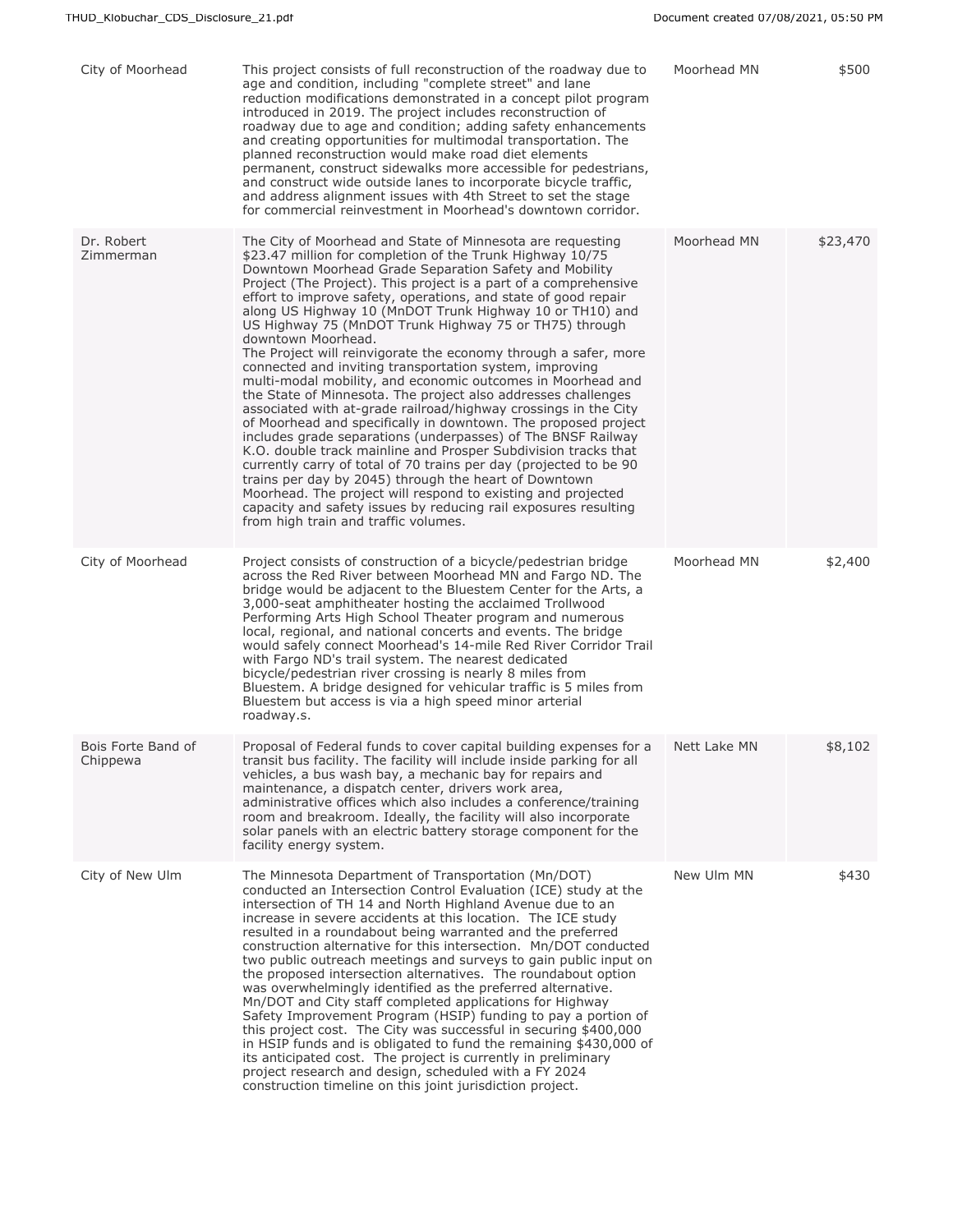| City of New Ulm                                            | "City leadership has identified a preferred alignment for the<br>relocated crosswind runway in a true east-west configuration. A<br>crosswind runway with a 9/27 alignment would not only provide<br>better wind coverage than the existing crosswind runway but<br>would also reduce the impact of required land acquisition by<br>aligning with existing property lines and extending over land<br>which is not planned for future development. This alignment<br>would improve the Airport's overall wind coverage to over 98%<br>which is excellent for a general aviation airport. The estimated<br>cost to construct the relocated runway is \$1,014,000, but the<br>land acquisition will cost significantly less because it is solely<br>land outside City limits and not planned for future development.<br>The proposed Crosswind Runway 9/27 alignment is the best<br>long-term solution for preserving the safety and accessibility of<br>the New Ulm Municipal Airport. The Federal Funding would assist<br>the City in moving forward with land acquisition, project design<br>and construction of the turf crosswind runway."                                                                                          | New Ulm MN                                   | \$2,000  |
|------------------------------------------------------------|---------------------------------------------------------------------------------------------------------------------------------------------------------------------------------------------------------------------------------------------------------------------------------------------------------------------------------------------------------------------------------------------------------------------------------------------------------------------------------------------------------------------------------------------------------------------------------------------------------------------------------------------------------------------------------------------------------------------------------------------------------------------------------------------------------------------------------------------------------------------------------------------------------------------------------------------------------------------------------------------------------------------------------------------------------------------------------------------------------------------------------------------------------------------------------------------------------------------------------------|----------------------------------------------|----------|
| Northside Economic<br><b>Opportunity Network</b><br>(NEON) | Northside Economic Opportunity Network (NEON) seeks<br>Congressionally Directed Funding to purchase a new building.<br>Securing NEON's home on the West Broadway corridor of<br>Minneapolis ensures their presence as a one-stop hub for small<br>business support and uninterrupted access to affordable<br>commercial real estate and co-working space— an increasingly<br>scarce asset in North Minneapolis.                                                                                                                                                                                                                                                                                                                                                                                                                                                                                                                                                                                                                                                                                                                                                                                                                       | North<br>Minneapolis MN                      | \$1,000  |
| West Broadway<br>Business and Area<br>Coalition            | This project focuses on providing project funding throughout the<br>North Minneapolis community, whether it is to assist with debris<br>removal, restorations of public areas, facade improvements, and<br>so much more. Overall the primary use of federal funds will be<br>to restore North Minneapolis to its pre-pandemic and pre-social<br>unrest development status.                                                                                                                                                                                                                                                                                                                                                                                                                                                                                                                                                                                                                                                                                                                                                                                                                                                            | North<br>Minneapolis MN                      | \$1,000  |
| City of Cottage Grove                                      | The federal funding support would be used for construction of<br>public street and utility infrastructure. The public streets would<br>provide direct and efficient access for the community to this<br>proposed commercial area. The public storm sewer, watermain,<br>and sanitary sewer construction provides ample opportunity for<br>growth and development in the commercial area to promote job<br>creation and a variety of housing types, specifically workforce<br>housing. The installation of the street and utility infrastructure to<br>this site would also provide pedestrian and bicycle access<br>improvements across County Road 19 to the Washington County<br>Regional Park.                                                                                                                                                                                                                                                                                                                                                                                                                                                                                                                                     | North<br>Minneapolis MN                      | \$7,111  |
| <b>Stearns County</b>                                      | CSAH 12 is a major collector that connects to Trunk Highway 23<br>near Richmond on the south to Interstate 94 near New Munich<br>on the north. It serves farm to market and commercial traffic as<br>well as commuters and agricultural traffic. The proposed project<br>includes a full reconstruction between CSAH 31 and CSAH 30 in<br>the city of New Munich. The section of CSAH 12 proposed for<br>reconstruction has very narrow shoulders with minimal, nearly<br>non-existent ditches. Because of the lack of ditches, the roadway<br>has drainage issues and a snow drifting problem. The narrow<br>gravel shoulders require constant maintenance because of the<br>wide farm equipment and trucks that use the road. The<br>pavement is in poor condition, and the condition continues to<br>worsen because of the heavy truck and agricultural traffic.<br>The federal funding would be used to offset eligible road and<br>bridge construction costs including upgrading to a 10-ton<br>pavement design, widened shoulders and clear zone to meet<br>current road design standards, storm water treatment and ADA<br>upgrades to pedestrian facilities. Federal funding would enable<br>the project to stay on schedule. | Oak Township<br>and City of New<br>Munich MN | \$3,175  |
| <b>Olmsted County</b>                                      | The project consists of a proposed interchange at CSAH 44 and<br>TH 14, and an associated flyover structure at 7th Street NW.<br>Infrastructure elements include four bridge structures, retaining<br>walls, pavement, lighting, and active transportation<br>facilities. The intersection of CSAH 44 and TH 14 is located on<br>the west side of Rochester and has significant safety concerns<br>due to a skewed geometric angle, an at-grade railroad crossing,<br>a 65-mph speed limit on TH 14, and high traffic volumes on both<br>the trunk highway and the county highway. By removing two<br>at-grade intersections, 64 conflict points will be eliminated thus<br>improving safety and increasing mobility. Efforts are moving<br>forward for engineering services, environmental documentation,                                                                                                                                                                                                                                                                                                                                                                                                                            | Olmsted County<br>MN.                        | \$21,760 |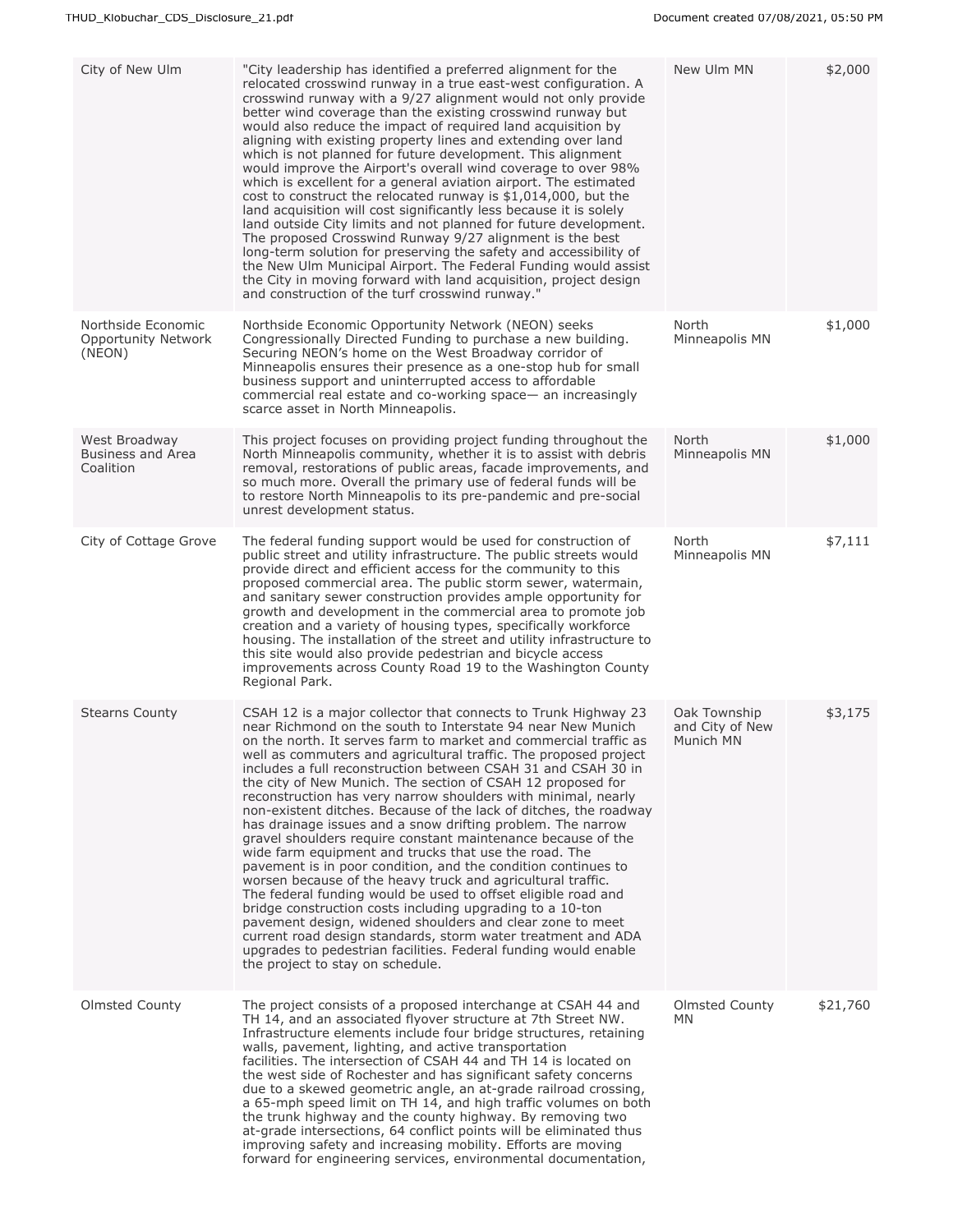|                                   | design, and right of way acquisition. Funding for construction of<br>the interchange and flyover is needed.                                                                                                                                                                                                                                                                                                                                                                                                                                                                                                                                                                                                                                                                                                                                                                                                                                                                                                                                                                                                                                                   |                         |          |
|-----------------------------------|---------------------------------------------------------------------------------------------------------------------------------------------------------------------------------------------------------------------------------------------------------------------------------------------------------------------------------------------------------------------------------------------------------------------------------------------------------------------------------------------------------------------------------------------------------------------------------------------------------------------------------------------------------------------------------------------------------------------------------------------------------------------------------------------------------------------------------------------------------------------------------------------------------------------------------------------------------------------------------------------------------------------------------------------------------------------------------------------------------------------------------------------------------------|-------------------------|----------|
| Oslo Region Joint<br>Powers Board | The Red River of the North, bordering MN and ND, is extremely<br>susceptible to spring and summer flooding events, overtopping<br>roads and rail transportation and inundating farmland. This<br>disrupts traffic by closing I-29 and all highway access through<br>Oslo, MN on MN Hwy 1, and to ND Hwy 54, a trunk highway<br>connecting northern Minnesota to I-29. The floods also halts, as<br>well as rail commerce delivering agricultural products to market.<br>Project includes reductions to the overbank upstream from Oslo<br>to remove blockages in the river channel. Modified road<br>elevations upstream at the Oslo area protect I-29 and Hwy 1<br>because it maintains water flow in the natural river channel. The<br>second phase of the project includes costs shared through HIP,<br>FEMA and WFPO.                                                                                                                                                                                                                                                                                                                                     | Oslo MN                 | \$25,189 |
| Oslo Region Joint<br>Powers       | The Red River of the North, bordering MN and ND, is extremely<br>susceptible to spring and summer flooding events, overtopping<br>roads and rail transportation, and inundating farmland. This<br>disrupts traffic by closing I-29 and all highway access through<br>Oslo, MN on MN Hwy 1, and to ND Hwy 54, a trunk highway<br>connecting northern Minnesota to I-29. The floods also halts rail<br>commerce and the delivery of agricultural products to market.<br>Project includes reductions to the overbank upstream from Oslo<br>to remove blockages in the river channel. Modified road<br>elevations upstream at the Oslo area protect I-29 and Hwy 1<br>because it maintains water flow in the natural river channel. The<br>second phase of the project includes costs shared through HIP,<br>FEMA and WFPO.                                                                                                                                                                                                                                                                                                                                       | Oslo MN                 | \$60,818 |
| <b>Otter Tail County</b>          | For the past 25 years, lakes in Otter Tail County have been<br>rising. Some lakes, such as Nelson Lake, do not have a natural<br>outlet and flooding becomes a problem for roads and property<br>owners. County State Aid Highway (CSAH) 6 is a bituminous<br>paved local farm to market route that sees about 540 vehicles<br>per day on average. The road is used by the Postal Service,<br>school buses, emergency vehicles, farmers, local residents, and<br>tourists. CSAH 6 runs through Nelson Lake and was built when<br>the water was much lower than it currently is. The road will need<br>to be raised approximately 12.5 feet to ensure it will not flood<br>again and to maintain a sturdy road base in the lake. Funds<br>would be used for the design and construction of a road raise of<br>approximately 12.5 feet through CSAH 6 through Nelson Lake.<br>Presently, CSAH 6 is a bituminous paved local farm to market<br>route that sees about 540 vehicles per day on average. The road<br>will need to be raised approximately 12.5 feet to ensure it will<br>not flood again and to maintain a sturdy road base in the lake.            | Otter Tail<br>County MN | \$2,759  |
| City of Owatonna                  | This project fills a key gap in our trail system identified by the<br>Parks and Trails System Master Plan. The current river crossing<br>on the Muckle Trail at Bridge Street is considered substandard.<br>After navigating a hairpin turn on the west side of the Straight<br>River, trail users must use a narrow sidewalk (along Bridge<br>street) on the bridge over the river before getting back onto the<br>trail. In the last year, they had a serious incident where someone<br>using the sidewalk, fell off of the curb into a lane of traffic. There<br>is a significant rise in trail use over the last year, and the<br>sidewalk cannot handle two-way traffic. This gap and issue was<br>identified in the Parks and Trails System Master Plan. Funds will<br>go towards the construction and installation of an angled<br>bowstring bridge with overlook; removals as part of site<br>preparation (trail, western parking lot, trees, bollards/amenities<br>along connection); perimeter controls; embankment; a retaining<br>wall adjustment; curb and gutters; concrete walk; bituminous<br>Trail; lights; and signage, among other things. | Owatonna MN             | \$1,250  |
| Polk County, MN                   | This program would allow the city to purchase an existing<br>naturally-occurring affordable multi-family apartment building,<br>then sell the physical building to a non-profit or mission-oriented<br>developer to own and operate, while the city (or designated<br>land-trust) retains ownership of the underlying land. The city<br>and the developer would partner to make energy and<br>sustainability improvements to the building such as energy<br>efficient windows, doors, and appliances; high-efficiency HVAC<br>and water heaters; improved insulation and weatherstripping;<br>LED lighting; up to and including installation of solar and electric<br>vehicle charging. The sale of the physical building would have                                                                                                                                                                                                                                                                                                                                                                                                                          | Polk County MN          | \$10,000 |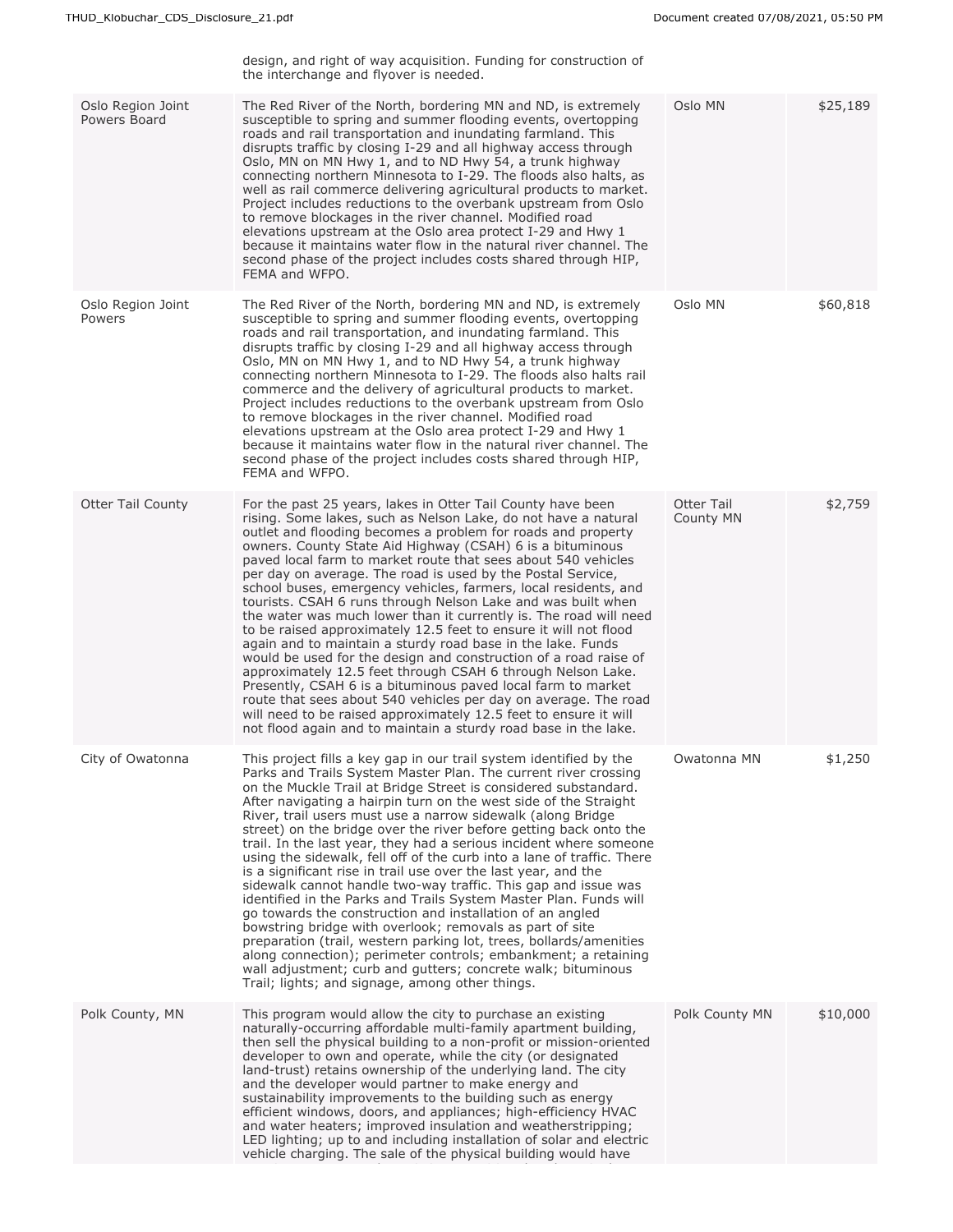|                  | certain covenants and restrictions requiring that the units be<br>rented at an affordable rate to households not exceeding 60% of<br>the area median income. By removing the land cost from the<br>equation, this facilitates the affordable rents without requiring<br>significant additional public investment and ensures the rents<br>remain affordable in perpetuity.                                                                                                                                                                                                                                                                                                                                                                                                                                                                                                                                                                                                                                                                                                                                                                                                                                                                                                                                                                                                                                                                                                                                                                                                                                                                                                                                                                                                                                                                                                                                                                                                                                                                                                                                                                                                                                                                                                                                                                                                         |                      |          |
|------------------|------------------------------------------------------------------------------------------------------------------------------------------------------------------------------------------------------------------------------------------------------------------------------------------------------------------------------------------------------------------------------------------------------------------------------------------------------------------------------------------------------------------------------------------------------------------------------------------------------------------------------------------------------------------------------------------------------------------------------------------------------------------------------------------------------------------------------------------------------------------------------------------------------------------------------------------------------------------------------------------------------------------------------------------------------------------------------------------------------------------------------------------------------------------------------------------------------------------------------------------------------------------------------------------------------------------------------------------------------------------------------------------------------------------------------------------------------------------------------------------------------------------------------------------------------------------------------------------------------------------------------------------------------------------------------------------------------------------------------------------------------------------------------------------------------------------------------------------------------------------------------------------------------------------------------------------------------------------------------------------------------------------------------------------------------------------------------------------------------------------------------------------------------------------------------------------------------------------------------------------------------------------------------------------------------------------------------------------------------------------------------------|----------------------|----------|
| Ramsey County    | This project will provide final design and construction plans for a<br>six-mile alternate regional trail alignment that is mainly outside<br>of rail property on public land and will complete the last two<br>undeveloped segments of the Bruce Vento Regional Trail from<br>Buerkle Road to County Road J in the cities/township of Gem<br>Lake, White Bear Lake, White Bear Township, Vadnais Heights in<br>Ramsey County, Minnesota. Completing final design and<br>construction documents will allow these last two segments to be<br>shovel ready projects for implementation. This will complete a<br>major gap in the Regional Bike Transportation Network and<br>United States Bike Route 41 (USBR 41), provide critical<br>connections to a proposed arterial bus rapid transit (BRT), and<br>provide a multi-modal trail that does not exist today for<br>pedestrian and bicycles in northern communities within Ramsey<br>County.                                                                                                                                                                                                                                                                                                                                                                                                                                                                                                                                                                                                                                                                                                                                                                                                                                                                                                                                                                                                                                                                                                                                                                                                                                                                                                                                                                                                                                      | Ramsey County<br>MN. | \$1,300  |
| City of Red Wing | The \$3.7 million in federal funds will be used for engineering<br>and environmental review, final engineering design and capital<br>construction costs. The preliminary project plan is to realign<br>1,700 feet of Levee Road from the existing round-a-bout<br>adjacent to railroad rights-of-way. This will allow the<br>reconfiguration of the brownfield area and the<br>rehabilitation-restoration of an adjacent adjoining wetland area.<br>A new dual use parking lot/semi-truck fleeting/staging area will<br>be constructed on a portion of the brownfield. The constructed<br>design of the roadway and parking/truck fleeting area will<br>alleviate parking pressure, redirect and realign the grain truck<br>traffic movements which will improve efficacies of grain truck<br>fleeting operations during the harvest season. At other times the<br>space is needed for overflow parking for the boat launchers and<br>park visitors, especially during city festivals. Approximately 650<br>feet of the abandoned Levee Road surface adjacent to the OI<br>Miss Marina will be kept and repurposed for a parking area for<br>Marina users and other visitors with a riverfront promenade<br>being built. To fully utilize the entire area, the balance of the<br>impermeable gravel and hard pan brownfield acreage would be<br>used for storm water treatment, connecting trails, paths, green<br>space, parklands, festival lawn area and potentially an outdoor<br>amphitheater with the natural grass lawn berm of the pedestrian<br>bridge landing serving as a natural seating area. Two other<br>project components are the rehabilitation of the city's two<br>Mississippi River Upper Harbor bulkheads and the construction<br>necessary for the implementation of a riverfront Railroad Quit<br>Zone. The bulkheads are primarily used by the Army Corps of<br>Engineers (USACE) for barge fleeting and mooring. The USACE<br>offloads dredge spoil from barges during Mississippi River<br>dredging operations. The dredging is necessary to maintain the<br>Mississippi River nine foot channel for commercial shipping. The<br>storage pad for the dredge spoil is located less than 14 mile<br>west on Levee Road from the bulkheads. Portions of the<br>bulkhead steel sheet piling, steel cap and mooring fenders need<br>repair and replacements. | Red Wing MN          | \$3,700  |
| City of Red Wing | The recreational trail will be non-motorized and will connect<br>three of the Red Wing's riverfront parks; Levee Park, He Mni Can<br>- Barn Bluff Regional Park and Colvill Park. The trail project will<br>provide a highly desirable walking, hiking and bicycling<br>experience and provide the connecting link to the existing<br>regional, state and the national Mississippi River Trail (MRT) trail<br>systems. In addition to becoming a future segment of the<br>broader national MRT trail system, the trail development will<br>also contribute to a vital network of bike lanes and sidewalks<br>connecting city neighborhoods to employment centers,<br>recreational areas, downtown and the Mississippi River<br>riverfront. One of the key goals of the city's transportation<br>planning is to create a multi-modal transportation network that<br>places a high priority on environmentally sustainable and health<br>conscious modes of transportation.                                                                                                                                                                                                                                                                                                                                                                                                                                                                                                                                                                                                                                                                                                                                                                                                                                                                                                                                                                                                                                                                                                                                                                                                                                                                                                                                                                                                          | Red Wing MN          | \$10,475 |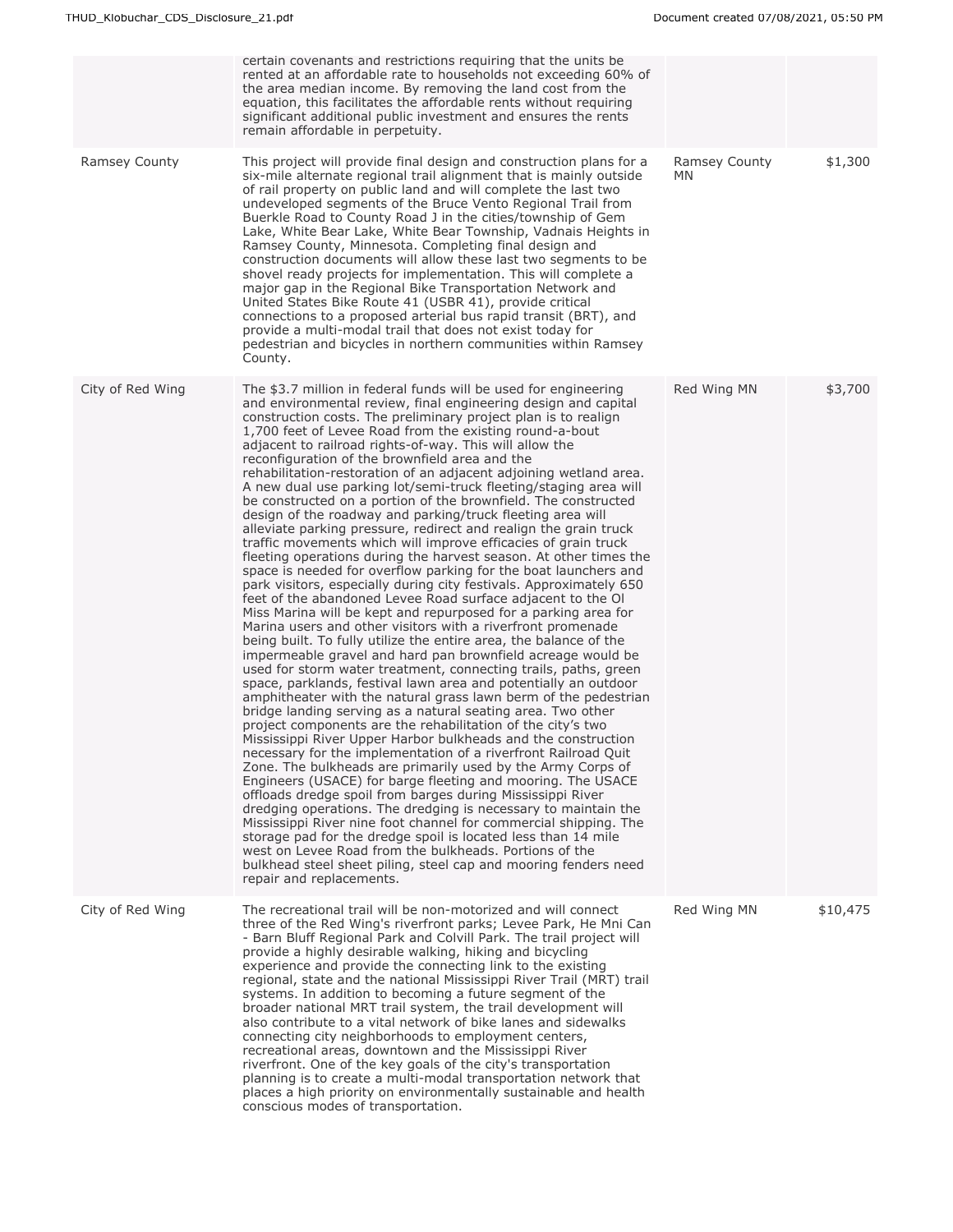| City of Rochester                        | The City of Rochester seeks federal resources to develop a<br>2.5-mile, paved Willow Creek Trail, crossing under U.S. Highway<br>52 and connecting to the larger City network of trails. The<br>proposed alignment of the Willow Creek Trail will generally follow<br>a portion of the historic alignment of the Winona and Western<br>Railroad between Rochester and Stewartville. Willow Creek Trail<br>will also ultimately link with the Bluestem Regional Trail that is<br>being developed to the south.                                                                                                                                                                                                                                                                                                                                                                                                                        | Rochester MN               | \$1,700  |
|------------------------------------------|--------------------------------------------------------------------------------------------------------------------------------------------------------------------------------------------------------------------------------------------------------------------------------------------------------------------------------------------------------------------------------------------------------------------------------------------------------------------------------------------------------------------------------------------------------------------------------------------------------------------------------------------------------------------------------------------------------------------------------------------------------------------------------------------------------------------------------------------------------------------------------------------------------------------------------------|----------------------------|----------|
| City of Rogers, MN                       | The Fletcher Lane bypass project has been in the planning<br>stages for over 20 years between the City of Rogers and<br>Hennepin County. The current north/south roadways in Rogers<br>consist of an urban roadway through a residential and small<br>commercial area and a gravel roadway. These roadways are<br>currently used to accommodate traffic accessing the west side of<br>Hennepin County. The new Fletcher Lane alignment will be<br>designed to accommodate the County and local traffic on a<br>2-lane divided design with left and right turn lanes at<br>intersections. The project will also include an upgraded at-grade<br>crossing of the BNSF Railroad, new traffic control signal systems<br>at Territorial Road/Fletcher Lane and CSAH 81/Fletcher Lane and<br>a separated bike trail the full length of the project on the west<br>side of the road.                                                        | Rogers MN                  | \$3,501  |
| Roseau County &<br><b>Kittson County</b> | This project will upgrade the roadway in order for it to serve its<br>primary functions, including an evacuation route, an emergency<br>services access route, and as a route to provide area residents<br>with access to basic services. This roadway is a<br>Federally-designated and extremely important to both counties<br>as an evacuation route for local residents and access route for<br>the provision of basic and emergency services to the area (NW<br>Roseau County NE Kittson County). However, as a result of<br>insufficient funding, the counties have not been able to provide<br>the necessary improvements for the roadway to serve these<br>purposes. For example, periodic flooding is the primary threat to<br>the area residents, but the same flooding events that would<br>necessitate evacuation, or the provision of emergency services,<br>render the roadway impassable.                              | Roseau County<br><b>MN</b> | \$13,800 |
| Saint Cloud Area                         | The Federal funds will be used to complete the environmental<br>review documents that are required to advance the project to<br>the official mapping and design phase. Between the University<br>Drive Bridge in St. Cloud and the US-169 bridge in<br>Anoka/Champlin (a distance of about 50 miles) there are only<br>three other bridges that cross the Mississippi River. The river<br>continues to be a major transportation barrier to the efficient<br>and reliable movement of traffic across the state.                                                                                                                                                                                                                                                                                                                                                                                                                      | Saint Cloud MN             | \$750    |
| Anna Marie's Alliance                    | This project would transform living quarters in the shelter from<br>dormitory-style to individual apartment-style rooms to empower<br>survivors of domestic violence and their children to grow and<br>thrive through trauma informed housing design.                                                                                                                                                                                                                                                                                                                                                                                                                                                                                                                                                                                                                                                                                | Saint Cloud MN             | \$2,000  |
| City of Saint Paul                       | This project will replace the Eastbound Kellogg Boulevard Bridge,<br>Kellogg Boulevard between West Seventh Street and Market<br>Street, the Exchange Street Viaduct, and the Xcel/Rivercentre<br>loading dock road with a new bridge system that includes<br>multi-modal safety and access improvements in the center of the<br>downtown Saint Paul entertainment district. The 80-year old<br>bridge serves millions of regional, state and nationwide visits to<br>downtown Saint Paul each year and it has reached the end of its<br>useable life. In addition to funding removal of the existing<br>bridge over river bluff, loading dock road, and Exchange Street<br>viaduct, the project includes reconstruction of approach roads,<br>walls for road protection and/or soil retention, acquisition of<br>right-of-way, design, construction engineering and inspection,<br>and construction of a replacement bridge system. | Saint Paul MN              | \$21,488 |
| City of Saint Paul                       | This project will reconstruct the Randolph Avenue Bridge<br>between Shepard Road and James Avenue. In addition to<br>funding removal of the existing bridge over Union Pacific<br>railroad, the project includes reconstruction of approach<br>roadways, acquisition of right-of-way, design, construction<br>engineering and inspection, and construction of a replacement<br>bridge that includes multimodal elements for bicycles,<br>pedestrians, and vehicles including freight truck traffic. The<br>bridge provides the sole access to dead-end Randolph Avenue<br>and numerous commercial and industrial businesses, including                                                                                                                                                                                                                                                                                               | Saint Paul MN              | \$5,000  |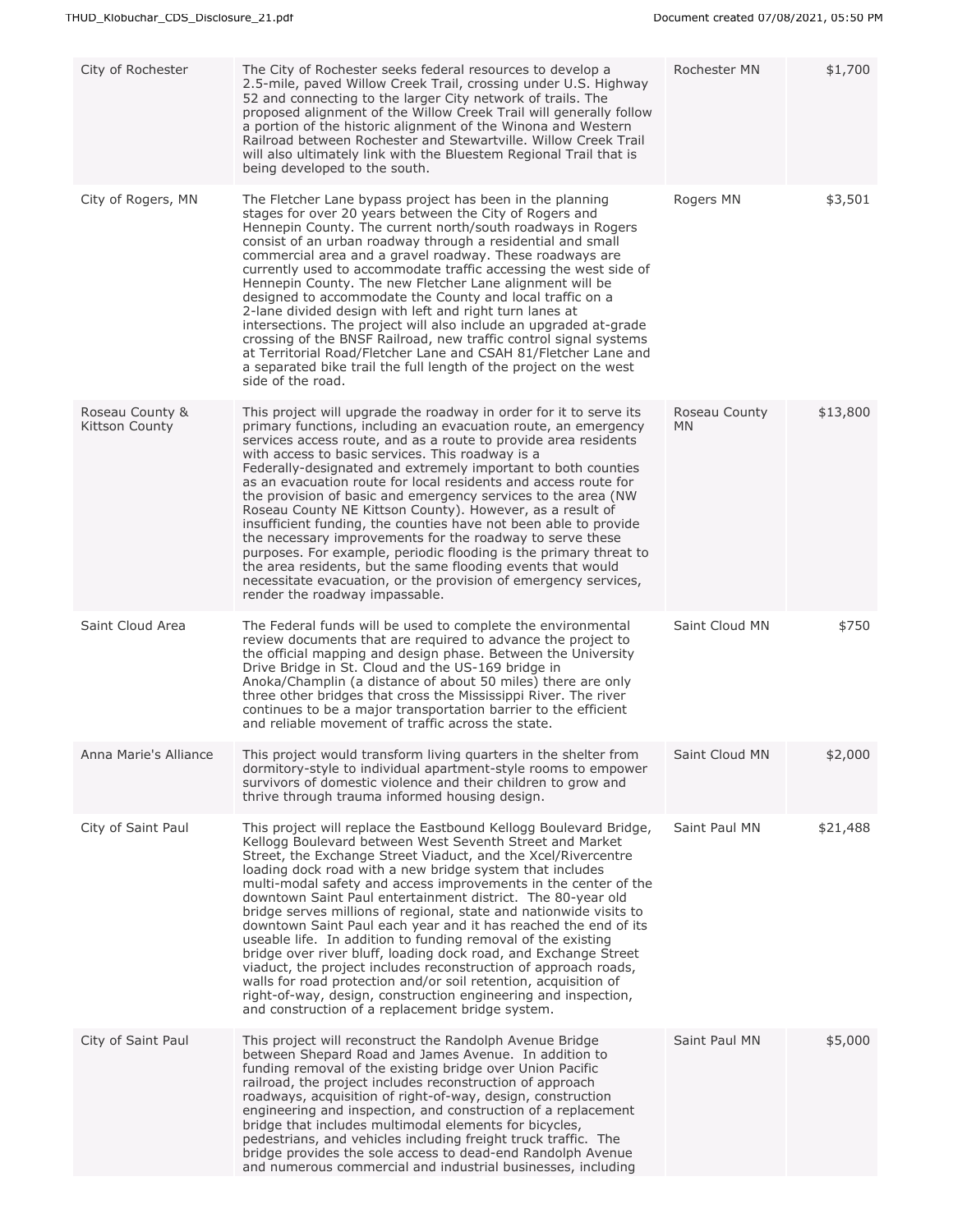|                                                          | the Xcel Energy High Bridge Power Generating Plant. As such,<br>maintaining adequate and continuous use during construction is<br>of critical importance to the project, business stakeholders and<br>their many statewide customers.                                                                                                                                                                                                                                                                                                                                                                                                                                                                                                                                                                                                                                                                                                                                                                                                                                                                                                                                                                                                                                                                                                                                                                                                      |               |          |
|----------------------------------------------------------|--------------------------------------------------------------------------------------------------------------------------------------------------------------------------------------------------------------------------------------------------------------------------------------------------------------------------------------------------------------------------------------------------------------------------------------------------------------------------------------------------------------------------------------------------------------------------------------------------------------------------------------------------------------------------------------------------------------------------------------------------------------------------------------------------------------------------------------------------------------------------------------------------------------------------------------------------------------------------------------------------------------------------------------------------------------------------------------------------------------------------------------------------------------------------------------------------------------------------------------------------------------------------------------------------------------------------------------------------------------------------------------------------------------------------------------------|---------------|----------|
| <b>ReConnect Rondo</b>                                   | ReConnect Rondo recognizes there to be a wide range of funding<br>needs for this project. Project Development Activities: Funds to<br>be used for planning phase to identify needs, issues and<br>alternatives to determine critical elements, including equity in<br>transportation outcomes (social, economic, environmental)<br>allowing for important and necessary analysis and<br>environmental screening; project management, area planning<br>and design, project assessment, market research, financial<br>evaluation, community outreach, restorative development<br>modeling and redevelopment programming.                                                                                                                                                                                                                                                                                                                                                                                                                                                                                                                                                                                                                                                                                                                                                                                                                     | Saint Paul MN | \$80,000 |
| City of Saint Paul                                       | This project will reconstruct the Kellogg-Third Street Bridge from<br>Broadway Street to Mounds Boulevard (State Highway 61). In<br>addition to funding removal of the existing bridge over BNSF<br>railroad, Commercial Street, and Interstate Highway 94, the<br>project includes reconstruction of approach roadways, walls for<br>road protection and/or soil retention, acquisition of right-of-way,<br>design, construction engineering and inspection, and<br>construction of a replacement bridge that includes multimodal<br>elements for bicycles, pedestrians, vehicles, and mass transit.                                                                                                                                                                                                                                                                                                                                                                                                                                                                                                                                                                                                                                                                                                                                                                                                                                      | Saint Paul MN | \$7,500  |
| Keystone Community<br>Services                           | Keystone Community Services is requesting federal<br>appropriations funding to support development of the new<br>Keystone Community Food Site at 1790 1800 University Avenue<br>West in St. Paul. Located in the Midway neighborhood, the<br>20,000-square-foot Community Food Site will consolidate<br>Keystone's food shelf operations into one location, including the<br>base for its innovative mobile food distribution program. The site<br>will increase efficiencies and streamline processes for annually<br>receiving and distributing over 4 million pounds of food,<br>including food rescue items and federal commodities, to 50,000<br>unduplicated residents by 2024--a significant increase over the<br>28,000 people served in 2019--and help meet the increased<br>demand for food assistance and support services in the coming<br>years due to the economic impact from the pandemic.                                                                                                                                                                                                                                                                                                                                                                                                                                                                                                                                 | Saint Paul MN | \$1,000  |
| Ramsey County, MN                                        | The project includes final design, environmental documentation<br>and construction of Rice Street from Pennsylvania Avenue to<br>Wheelock Parkway, located in the City of Saint Paul, Ramsey<br>County, Minnesota.                                                                                                                                                                                                                                                                                                                                                                                                                                                                                                                                                                                                                                                                                                                                                                                                                                                                                                                                                                                                                                                                                                                                                                                                                         | Saint Paul MN | \$1,500  |
| Aurora St Anthony<br>Neighborhood<br>Development Corpora | ASANDC wants to expand Frogtown/Rondo's collective voice and<br>empowerment to develop an actionable agenda to advance<br>community priorities and outcomes, with a focus on economic<br>opportunity and security. According to the African American<br>Financial Capabilities Community of Practice (2016) there needs<br>to be a multi-faceted plan to build wealth in specific<br>neighborhoods to create economic opportunities. Currently,<br>Eastside Neighborhood Development Corporation and ASANDC<br>used a mixed-methods multi-phase research design to better<br>understand financial products black businesses needs for<br>Eastside, Rondo and Frogtown Neighborhoods. Based on these<br>findings ASANDC would like support to move forward the<br>following initiative: Design co-operative business initiative that<br>incubates Black businesses under one roof, that provides rent<br>controls, creates jobs, restores wealth into the Frogtown/Rondo<br>community. ASANDC will also assist up to 25 Black business<br>owners in Frogtown/Rondo neighborhoods, we will assist with<br>business readiness goals, coaching and develop work plans to<br>meet Black business owners needs; develop a database to track<br>monthly statistics, provide technical assistance to assist in loan<br>packaging, cash flow analysis, bookkeeping management, one<br>on one financial education counseling and workshop trainings. | Saint Paul MN | \$1,819  |
| City of Saint Paul                                       | Funding is needed to complete construction of the North End<br>Community Center, a new 25,000 square foot building with<br>enhancements to the existing 5.6-acre park in Saint Paul's North<br>End neighborhood. This community center will replace the<br>obsolete Rice Recreation Center and provide a modern<br>community hub with amenities requested and needed by the<br>community. The center and parkland sit nestled between the<br>Rice Street Library and the Paul and Sheila Wellstone<br>Elementary School. The project will provide state-of-the-art                                                                                                                                                                                                                                                                                                                                                                                                                                                                                                                                                                                                                                                                                                                                                                                                                                                                         | Saint Paul MN | \$8,000  |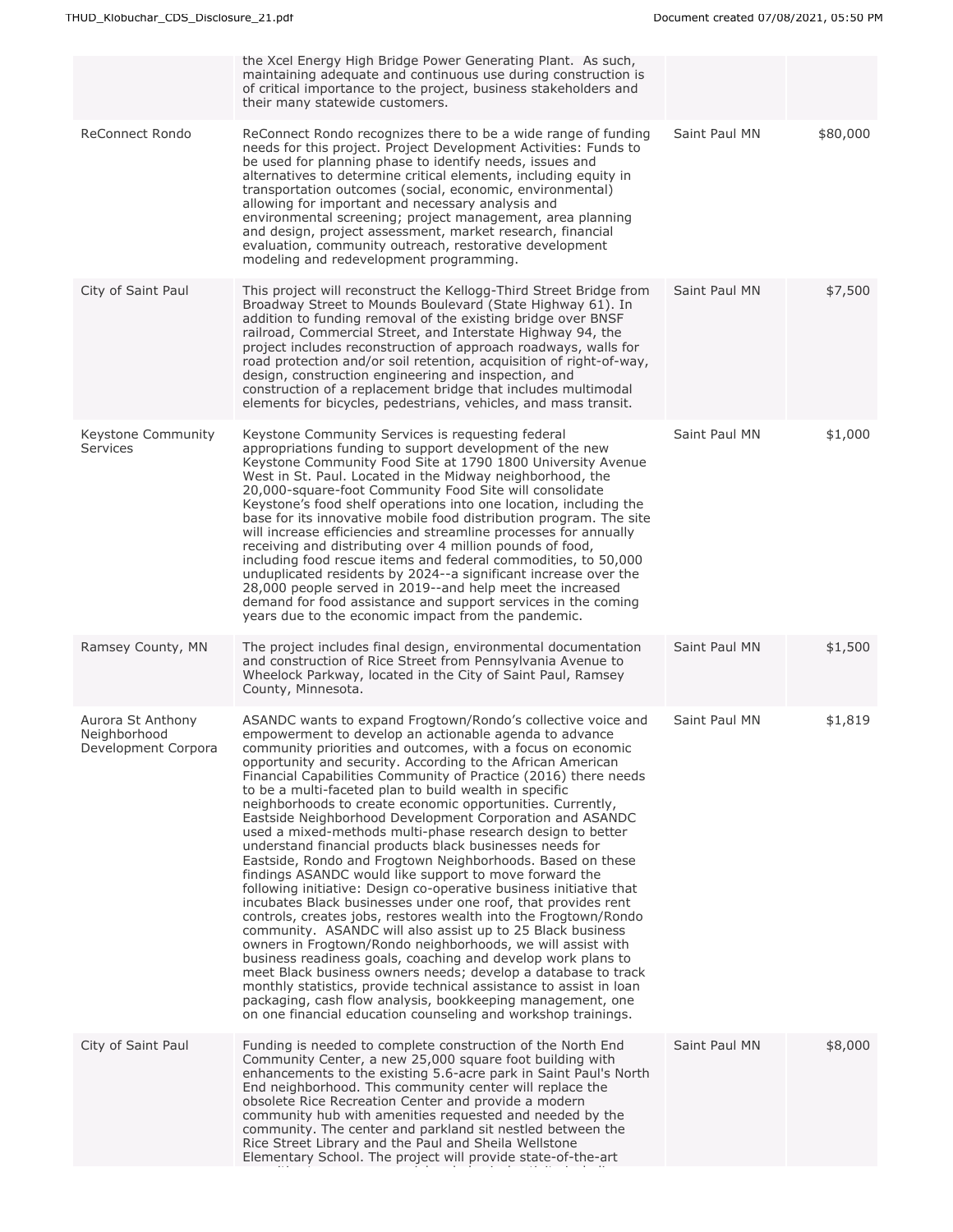|                    | amenities to encourage social and physical activity including<br>multi-purpose community rooms, a teaching kitchen, youth and<br>teen rooms, a gymnasium, dance room, fitness room, and<br>outdoor courtyard. The park improvements include a multi-sport<br>artificial turf field, sepak takraw/badminton courts, basketball<br>courts, picnic areas, a paved community plaza, and open green<br>space.                                                                                                                                                                                                                                                                                                                                                                                                                                                                                                                                                                                                                                                                                                                                                                                                                                                                                                                               |               |         |
|--------------------|----------------------------------------------------------------------------------------------------------------------------------------------------------------------------------------------------------------------------------------------------------------------------------------------------------------------------------------------------------------------------------------------------------------------------------------------------------------------------------------------------------------------------------------------------------------------------------------------------------------------------------------------------------------------------------------------------------------------------------------------------------------------------------------------------------------------------------------------------------------------------------------------------------------------------------------------------------------------------------------------------------------------------------------------------------------------------------------------------------------------------------------------------------------------------------------------------------------------------------------------------------------------------------------------------------------------------------------|---------------|---------|
| City of Saint Paul | This project will transform Riverview Library, a historic, dated,<br>run-down neighborhood library, into a dynamic,<br>technology-enabled, inviting and healing community space and<br>resource hub that strengthens the social infrastructure of the<br>West Side, including building on the cultural history of welcoming<br>new immigrants. Complete renovation of the Riverview Library<br>includes, but is not limited to, mechanical, electric, plumbing<br>(MEP), windows, lighting, flooring, shelving, service desk,<br>furnishings, staff work areas, restrooms, finishes, community<br>room, maintenance area, technology, and exterior paving,<br>concrete and landscaping to better meet community needs today<br>and in the future. The library was built in 1917 and last updated<br>in 1989.                                                                                                                                                                                                                                                                                                                                                                                                                                                                                                                           | Saint Paul MN | \$3,468 |
| City of Saint Paul | This project will transform Hayden Heights Library, a dated<br>neighborhood library, into a dynamic, technology-enabled,<br>inviting and healing community space and resource hub that<br>strengthens the social infrastructure of the Greater East Side and<br>meets the community needs for its library. Complete renovation<br>of the Hayden Heights Library including, but not limited to,<br>mechanical, electrical, plumbing, windows, lighting, flooring,<br>shelving, service desk, furnishings, staff work areas, restrooms,<br>community rooms, maintenance areas, skylights, technology,<br>and exterior brick, concrete, parking lot and landscaping.<br>Hayden Heights Library was built in 1978 and has never been<br>renovated.                                                                                                                                                                                                                                                                                                                                                                                                                                                                                                                                                                                         | Saint Paul MN | \$5,807 |
| City of Sartell    | The City of Sartell has experienced exponential growth in the<br>past twenty years, which has contributed to the region's<br>prosperity. The City's population alone has grown 65% since<br>2000. As a part of this growth, the community identified in its<br>2016 Comprehensive Plan a future transportation network that<br>serves as the foundation for facilitation of new growth and<br>providing east to west and north to south connections in<br>developing areas of Sartell. This future transportation network<br>includes the extension of 15th Street North between Pinecone<br>Road North and 30th Avenue North (otherwise known as<br>Townline Road/7th Avenue), to be completed it two phases. This<br>extension will provide a better east to west connection and will<br>impact multiple regional partners, as well as students of all ages.<br>A study was completed in 2017 to proactively measure and<br>determine feasibility of this valuable road expansion. The recent<br>development of the ISD 748 Sartell St. Stephen High School in<br>the northern limits of Sartell has expedited the need for this<br>corridor expansion, for connection, mobility, development, and<br>safety concerns for students and families. This funding would be<br>for roughly one mile of urban collector roadway expansion. | Sartell MN    | \$7,500 |
| City of Savage     | The requested funds would be used for the removal and<br>replacement of an existing railroad bridge over Lynn Avenue and<br>make needed improvements to the roadway. The project would<br>replace a railroad bridge with limited vertical and horizontal<br>clearance. The replacement will improve efficiency of traffic flow,<br>improve safety operations of larger vehicles, and allow for<br>mobility and access of larger emergency vehicles.                                                                                                                                                                                                                                                                                                                                                                                                                                                                                                                                                                                                                                                                                                                                                                                                                                                                                    | Savage MN     | \$3,600 |
| City of Savage, MN | The Central Minnesota Regional Inter-City Passenger Rail<br>Corridor requests funding for local agencies to conduct<br>feasibility, economic, and environmental impact studies. The<br>City of Savage will coordinate the studies with Minnesota<br>Department of Transportation (MnDOT) to meet MnDOT criteria.<br>The project is part of the MnDOT 2010 Comprehensive Statewide<br>Freight and Passenger Rail Plan. This corridor is proposed for<br>standard (79 mph) passenger rail service with accommodation<br>for up to four round trips per day. The corridor includes<br>segments from downtown Minneapolis and/or downtown St. Paul<br>to Northfield, Northfield to Albert Lea and Albert Lea to Des<br>Moines. The segment from Minneapolis to Northfield would use<br>the CP MN&S subdivision.                                                                                                                                                                                                                                                                                                                                                                                                                                                                                                                            | Savage MN     | \$1,000 |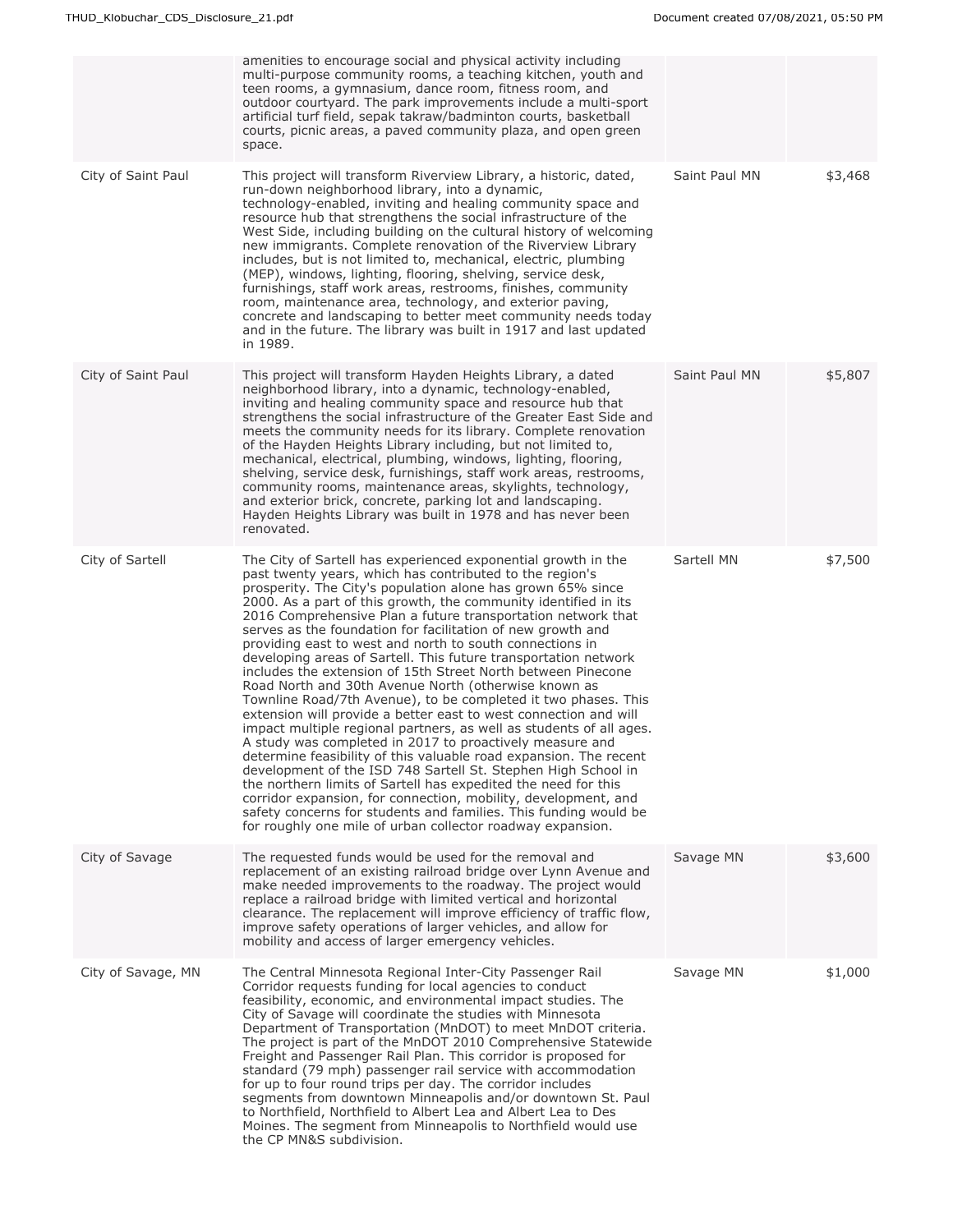| <b>Scott County</b>                       | The proposed project will construct an interchange, located at<br>the existing at-grade intersection of US 169 and TH 282/CH 9;<br>and construct a separate grade separation of the Union Pacific<br>mainline rail crossing on CH 9. The project will also construct a<br>trail, connecting lower-income residential areas north of US 169<br>and TH 282/CH 9 into the City of Jordan's trail system, providing<br>connections to schools and the downtown. The project is<br>intended to improve mobility for freight and regional traffic on<br>US 169 with reliable and safe access for residents of Jordan and<br>the surrounding area. The project also enhances rail safety<br>through a grade separation of CSAH 9 from the Union Pacific<br>Mainline Railroad. The proposed use of Federal Funds is to close<br>the current funding gap for construction. Through the design<br>process of the interchange, the estimated construction costs<br>have skyrocketed due to materials/labor increases and design<br>elements to construct an efficient interchange with minimization<br>of impacts to property and the environment. | <b>Scott County</b><br>MN. | \$2,500  |
|-------------------------------------------|-----------------------------------------------------------------------------------------------------------------------------------------------------------------------------------------------------------------------------------------------------------------------------------------------------------------------------------------------------------------------------------------------------------------------------------------------------------------------------------------------------------------------------------------------------------------------------------------------------------------------------------------------------------------------------------------------------------------------------------------------------------------------------------------------------------------------------------------------------------------------------------------------------------------------------------------------------------------------------------------------------------------------------------------------------------------------------------------------------------------------------------------|----------------------------|----------|
| City of South St. Paul                    | The Wakota Crossing Economic Development Initiative will result<br>in the creation of a 50-acre industrial park with more than<br>500,000 square feet of industrial, office, warehouse, and logistics<br>uses and more than 500 new jobs. In order to advance this<br>initiative, the City (through its Economic Development Authority)<br>must acquire and assemble the real estate for the industrial park<br>and conduct brownfield remediation and infrastructure<br>improvements to service this new economic center. The City -<br>through its Housing and Redevelopment Authority and Economic<br>Development Authority - has successfully partnered with both<br>public and private entities on the successful redevelopment of<br>more than 200 acres of former stockyards and meat-packing<br>plants to give rise to the BridgePoint Business Park, today home<br>to more than 4,000 jobs and 150 unique small businesses.                                                                                                                                                                                                    | South St. Paul<br>MN.      | \$5,000  |
| Saint Cloud Area<br>Planning Organization | The Federal funds will be used to complete the environmental<br>review documents that will be necessary before the corridor can<br>be officially mapped and designed. The corridor will begin at the<br>interchange of MN-15 and 33rd Street South in St. Cloud, travel<br>west through Waite Park, turn north and connect to CSAH 75<br>somewhere between Waite Park and St. Joseph.                                                                                                                                                                                                                                                                                                                                                                                                                                                                                                                                                                                                                                                                                                                                                   | St. Cloud MN               | \$2,000  |
| Highway 169 North<br><b>Task Force</b>    | TH 169 Spot Safety and Mobility Improvements between TH 169<br>and St. Louis County Road 88 west of Ely (Tower-Soudan to Ely)<br>will decrease or eliminate accidents, injuries, and fatalities. The<br>requested funds would be used for Preliminary Engineering, Final<br>Engineering, ROW Acquisition, and Construction.                                                                                                                                                                                                                                                                                                                                                                                                                                                                                                                                                                                                                                                                                                                                                                                                             | St. Louis<br>County MN     | \$13,000 |
| CommonBond<br>Communities                 | CommonBond is requesting \$1 million to aid in developing 120<br>units of affordable housing, Rise on 7, in St. Louis Park. This<br>project is unique in that Westwood Lutheran/RISE Early Learning<br>Center will open an affordable childcare center in the building.<br>The project will open in early 2023, and CommonBond<br>Communities will offer the childcare space to RISE Early<br>rent-free for ten years.                                                                                                                                                                                                                                                                                                                                                                                                                                                                                                                                                                                                                                                                                                                  | St. Louis Park<br>ΜN       | \$1,000  |
| City of St. Louis Park                    | This program would allow the city to purchase an existing<br>naturally-occurring affordable multi-family apartment building,<br>then sell the physical building to a non-profit or mission-oriented<br>developer to own and operate, while the city (or designated<br>land-trust) retains ownership of the underlying land. The city<br>and the developer would partner to make energy and<br>sustainability improvements to the building such as energy<br>efficient windows, doors, and appliances; high-efficiency HVAC<br>and water heaters; improved insulation and weatherstripping;<br>LED lighting; up to and including installation of solar and electric<br>vehicle charging. The sale of the physical building would have<br>certain covenants and restrictions requiring that the units be<br>rented at an affordable rate to households not exceeding 60% of<br>the area median income. By removing the land cost from the<br>equation, this facilitates the affordable rents without requiring<br>significant additional public investment and ensures the rents<br>remain affordable in perpetuity.                      | St. Louis Park<br>MN.      | \$2,000  |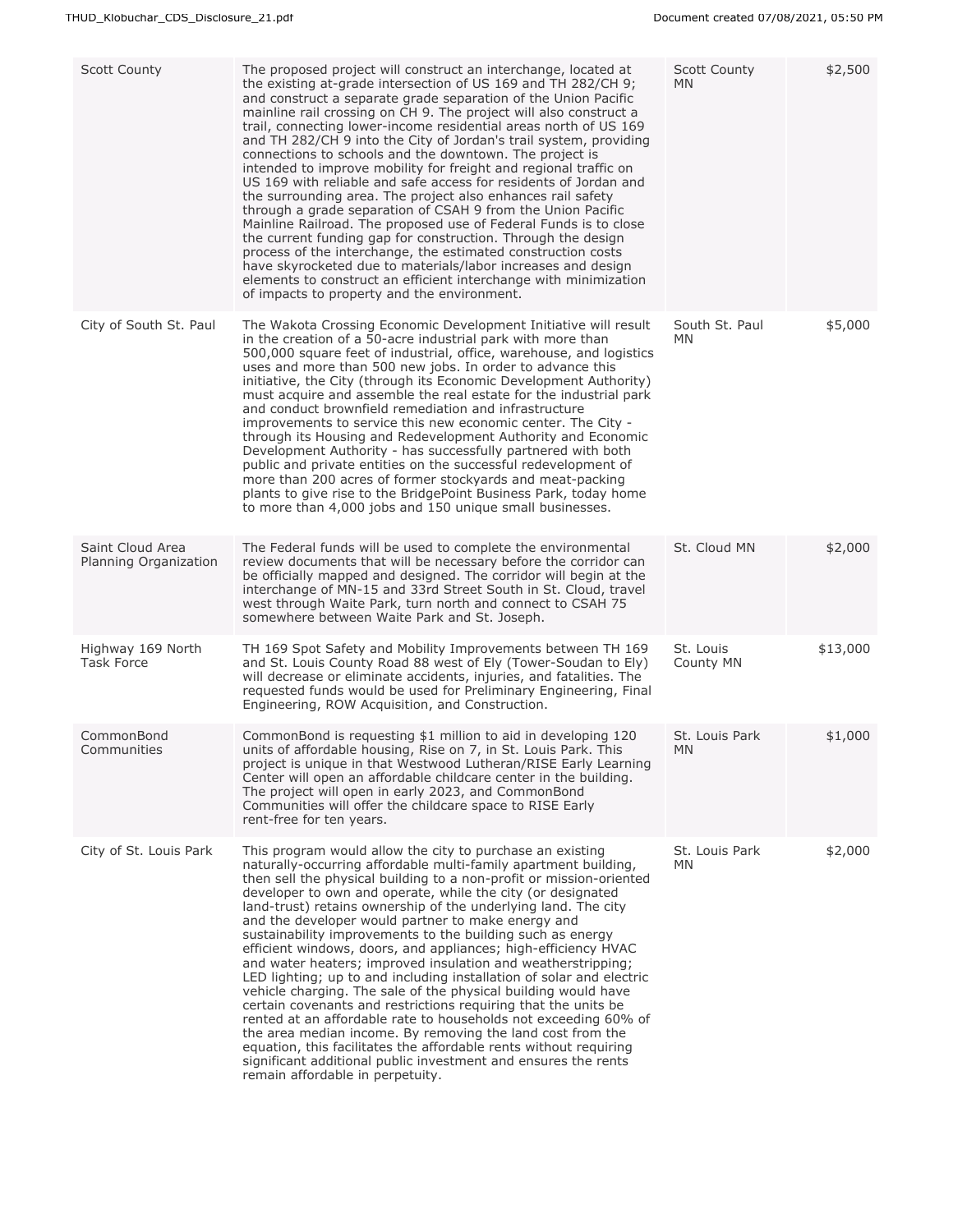| St. Louis and Lake<br>Counties Regional<br>Railroad Auth | This project involves the upgrade to a railroad viaduct/bridge<br>that connects Superior, WI and Duluth, MN that carries rail<br>traffic between Minneapolis and Duluth. The equipment that<br>operates the swing bridge needs to be upgraded to restore<br>reliability. Center section is a swing bridge that allows<br>navigation. A recent failure of the swing bridge paralyzed rail<br>traffic in the region. Bridge upgrades are necessary to ensure<br>NLX operates reliably and on schedule.                                                                                                                                                                                                                                                                                                                                                                                                                                                                                                                                            | St. Louis and<br>Lake County MN                               | \$2,000  |
|----------------------------------------------------------|-------------------------------------------------------------------------------------------------------------------------------------------------------------------------------------------------------------------------------------------------------------------------------------------------------------------------------------------------------------------------------------------------------------------------------------------------------------------------------------------------------------------------------------------------------------------------------------------------------------------------------------------------------------------------------------------------------------------------------------------------------------------------------------------------------------------------------------------------------------------------------------------------------------------------------------------------------------------------------------------------------------------------------------------------|---------------------------------------------------------------|----------|
| I-94 Corridor Coalition                                  | This project is one of the last steps in completing the six-lane<br>freeway expansion west of the Twin Cities. This project will<br>provide lane continuity between projects currently in<br>construction east of Albertville and west of Monticello scheduled<br>for completion in the fall of 2021. The lane capacity expansion<br>completion of Phase 1, from Rogers to St. Michael, has resulted<br>in a 55% reduction in travel delay time through this stretch of<br>road, close to 3 million square feet of new industrial<br>development, and approximately \$6.2 million in annual property<br>tax increase. Albertyille to Monticello project is expected to<br>produce similar results.                                                                                                                                                                                                                                                                                                                                              | St. Michael MN                                                | \$25,000 |
| Habitat for Humanity<br>of Minnesota, Inc.               | Habitat for Humanity of Minnesota is proposing the addition of a<br>position that can work with Habitat for Humanity affiliates to<br>plan, build and track the performance of affordable, energy<br>efficient, accessible and healthy homes- new construction,<br>rehab, and repair. This Sustainable Building Program will also<br>offer expertise to affiliates looking for ways to minimize<br>construction costs to contend with rising costs. This program will<br>also have the benefit of decreasing utility costs for Habitat<br>homeowners. Minnesota Habitat affiliates are currently<br>forecasting a 20 percent decrease in production, due to rising<br>costs. By providing crucial support in construction cost<br>containment and supply chain management, the negative impact<br>of rising costs can be mitigated. An investment will have a<br>significant impact, as there is no end in sight to high<br>construction costs. This request for \$300,000 will pay for the<br>first three years of this position.              | St. Paul MN                                                   | \$300    |
| Battered Women's<br>Legal Advocacy Project               | The Housing Rights Project is an effort to identify integrated<br>approaches that bridge issue areas of domestic and sexual<br>violence, housing, and criminal justice. The purpose of this<br>project is to reduce disparities for individuals from underserved<br>communities by providing free and confidential legal advice and<br>advocacy to victims living in domestic violence shelters,<br>eliminating possible barriers that prevented participants from<br>seeking support as a result of that violence, and ideally,<br>lessening the time that a victim must spend in temporary or<br>transitional housing. Specific services that offered by the<br>Housing Rights Project include: 1) Training for victims,<br>advocates, attorneys, and landlords; 2) Technical Assistance via<br>our toll-free Action Line and Text Service; 3) Limited or Full<br>Representation for victims experiencing legal issues related to<br>housing; 4) Eviction Expungement Clinics post COVID-19; and<br>5) User-friendly court forms and packets. | Statewide MN                                                  | \$100    |
| <b>Washington County</b>                                 | The County Highway 5 to Browns Creek Trail community project<br>will remove an uneven, unsanctioned foot path and construct a<br>trailhead and trail connections from County Highway 5<br>(Stonebridge Trail) to the Browns Creek State Trail. Additionally,<br>the adjacent roadway will be repaved and repaired to provide<br>smooth lanes and shoulders, as well as separated trail to allow<br>local and regional connections from the community to the<br>Browns Creek Regional Trail.                                                                                                                                                                                                                                                                                                                                                                                                                                                                                                                                                     | <b>Stillwater MN</b>                                          | \$1,000  |
| Highway 169 North<br><b>Task Force</b>                   | TH 169 Spot Safety and Mobility Improvements between TH<br>1/169 and St. Louis County Road 88 west of Ely (Tower-Soudan<br>to Ely). RP 267 Grade Lowering TH 169 near Soudan - new<br>Vermilion State Park Entrance. RP 275-276 Horizontal Curve<br>Correction. RP 276-278 Wolf Creek Pass Road (Morse Township<br>Road) Turn Lane Construction and Realignment. RP 278-279<br>Wolf Lake Road (St. Louis County 404) Turn Lanes and TH 169<br>Realignment. Funds would be used for Preliminary Engineering,<br>Final Engineering, ROW Acquisition, and Construction.                                                                                                                                                                                                                                                                                                                                                                                                                                                                            | TH 169 in St.<br>Louis County<br>between TH<br>$1/169$ to Cou | \$13,000 |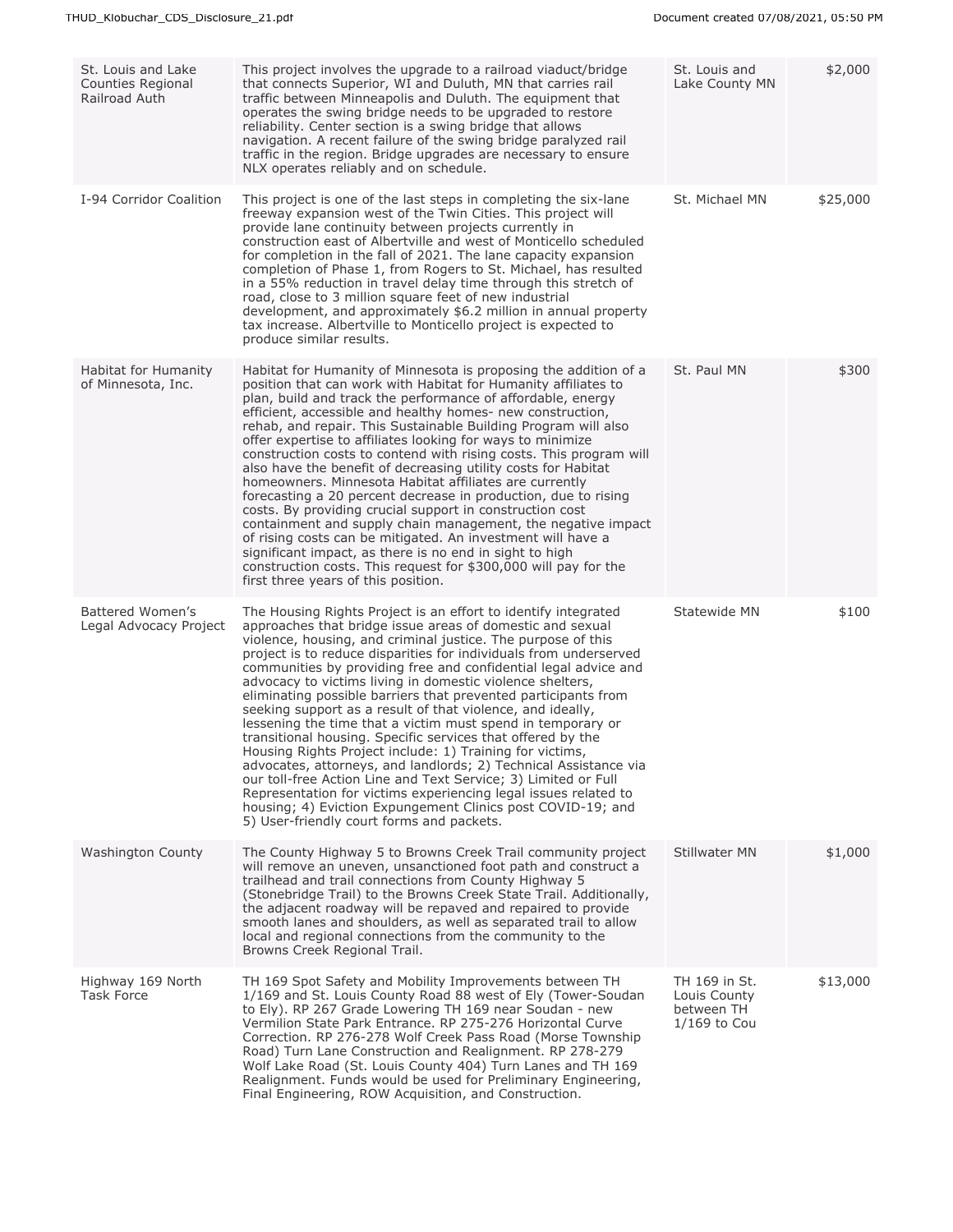| <b>Thief River Falls</b><br>Regional Airport<br>Authority | This project would ensure a safe and reliable operation for the<br>largest aircraft operating at the airport. The cargo area<br>expansion would allow light maintenance to occur indoors and<br>allow loading and unloading operations to occur in a safe, warm<br>environment. Pre-design for the project has already been<br>completed with final design currently underway. The project will<br>be let out for bid in November 2021 with a 2022 completion<br>date. Federal Funds will be used to match the State of<br>Minnesota's contribution to pre-design, design, construct,<br>furnish, and equip an air cargo hangar.                                                                                                                                                                                                                                                                                                                                                                                                                                                                                                                                                                                                                                                                                                                                                                                     | Thief River Falls<br><b>MN</b> | \$7,500 |
|-----------------------------------------------------------|----------------------------------------------------------------------------------------------------------------------------------------------------------------------------------------------------------------------------------------------------------------------------------------------------------------------------------------------------------------------------------------------------------------------------------------------------------------------------------------------------------------------------------------------------------------------------------------------------------------------------------------------------------------------------------------------------------------------------------------------------------------------------------------------------------------------------------------------------------------------------------------------------------------------------------------------------------------------------------------------------------------------------------------------------------------------------------------------------------------------------------------------------------------------------------------------------------------------------------------------------------------------------------------------------------------------------------------------------------------------------------------------------------------------|--------------------------------|---------|
| City of Tracy, MN                                         | The City of Tracy, MN needs funding for safety related<br>improvements to Runway 11/29 Runway Safety Area (RSA). The<br>RSA is a margin of safety around the paved surface of the<br>runway that is 150 feet wide and extends 300 feet beyond each<br>runway end, required by the Federal Aviation Administration<br>(FAA), which is expected to be smooth, level, and free of<br>obstacles in case of a runway overshoot, undershoot, or runway<br>excursion. A stream and its associated small ravine run to the<br>south of Runway 29 threshold, compromising this surface due to<br>the sharp drop in elevation. This safety issue was magnified by<br>the July 3, 2018 flood, also known as FEMA Disaster DR-4390, in<br>which the City of Tracy received over 10 inches of water in 3.5<br>hours, flooding the entire community and further washing out<br>the streambed and ravine. Federal Funds will be used to<br>construct a 650 long 4x6 box culvert to maintain necessary<br>water flow, while bringing the RSA into compliance with FAA<br>dimensional requirements. The steam is not requiated by City,<br>Township, County, or State requirements, and it is not a state or<br>federal protected waterway. The installation of a culvert would<br>provide the city with the ability to preserve the stream course<br>and to build up the ground elevation in the RSA to bring it into<br>compliance. | <b>Tracy MN</b>                | \$939   |
| <b>Metro Transit</b>                                      | The Metro Transit 40-foot Electric Buses and Chargers project<br>(Project) will deploy six 40-foot electric buses in core urban<br>areas with three electric bus chargers at the new Minneapolis<br>Bus Garage scheduled to open in early 2023. The Project will<br>advance the city's commitment to utilize and promote battery<br>electric bus technology--further improving air quality and<br>environmental justice in Minneapolis and St. Paul. Local routes<br>operating from the Minneapolis Bus Garage will serve areas with<br>populations above the regional average in percent of people of<br>color, people in poverty, or both.<br>The Congressionally Directed Funding requested would be used<br>to bridge the incremental gap of purchasing six electric buses<br>and three chargers when compared to purchasing six diesel<br>buses.<br>Metro Transit plans to replace diesel powered buses that have<br>met their FTA useful life time and mileage requirement of 12<br>years or 500,000 miles. Currently the diesel buses are 13 years<br>old with an average mileage of 441,527 miles and are planned<br>for replacement in 2023.                                                                                                                                                                                                                                                                | <b>Twin Cities MN</b>          | \$2,832 |
| Beacon Interfaith<br>Housing Collaborative                | Beacon requests \$500,000 in Congressionally Directed Spending<br>to expand and sustain supportive housing for families and youth.<br>Approximately \$100,000 would fill a key capital funding gap and<br>related uses for a new, 42-unit apartment building proposed and<br>with community approvals and support to be built in Shakopee.<br>This development would serve families who are homeless and<br>many who are involved or at risk of involvement in the child<br>welfare system. The remaining \$400,000 of the request would be<br>used to cover current gaps in support for existing supportive<br>housing programs. These funds would be used for on-site<br>supportive services to families and youth exiting homelessness<br>and to staff weekend and overnight front desks for resident<br>safety.                                                                                                                                                                                                                                                                                                                                                                                                                                                                                                                                                                                                  | <b>Twin Cities</b><br>Metro MN | \$500   |
| City of Wabasha                                           | The City of Wabasha is requesting funding to construct a new<br>roadway segment that would allow for realignment of Trunk<br>Highway 60 within the city. The City is requesting funding to<br>construct a new roadway segment that would allow for<br>realignment of Trunk Highway 60 within the city. The<br>realignment would continue Trunk Highway 60 south from the<br>intersection with 4th Grant Boulevard and connect into existing<br>County Road 30/Hiawatha Drive between Bridge Avenue and<br>Alleghany Avenue. From this point, County Road 30, which                                                                                                                                                                                                                                                                                                                                                                                                                                                                                                                                                                                                                                                                                                                                                                                                                                                   | Wabasha MN                     | \$3,700 |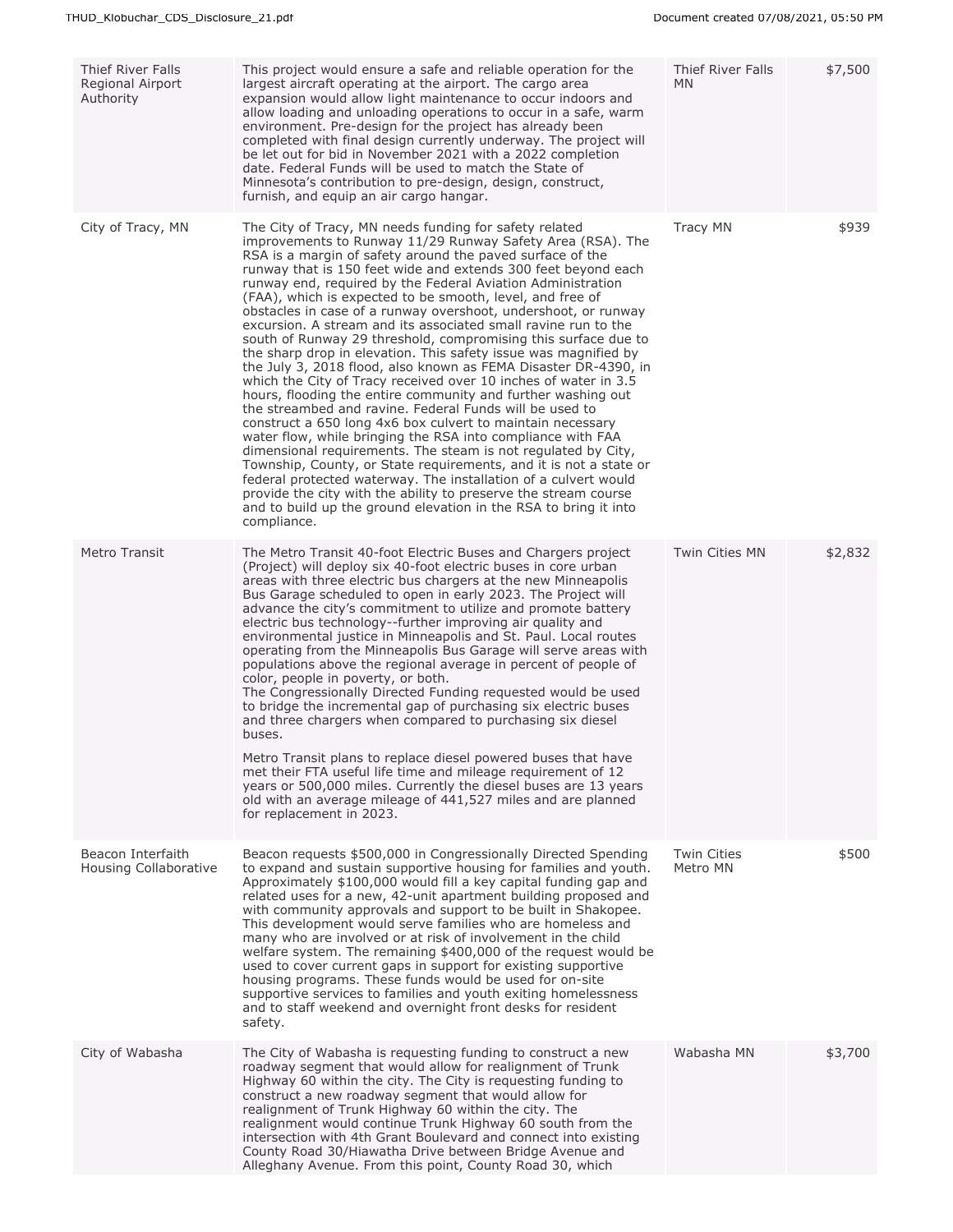|                                                 | continues west to connect with US Highway 61, would be<br>redesignated Trunk Highway 60 to complete the proposed<br>re-route. Following the construction of the project, the remaining<br>portions of the existing Trunk Highway 60 alignment will be<br>turned back to the county or city.                                                                                                                                                                                                                                                                                                                                                                                                                                                                                                                                                                                                   |                             |          |
|-------------------------------------------------|-----------------------------------------------------------------------------------------------------------------------------------------------------------------------------------------------------------------------------------------------------------------------------------------------------------------------------------------------------------------------------------------------------------------------------------------------------------------------------------------------------------------------------------------------------------------------------------------------------------------------------------------------------------------------------------------------------------------------------------------------------------------------------------------------------------------------------------------------------------------------------------------------|-----------------------------|----------|
| City of Wabasha                                 | The City of Wabasha and the National Eagle Center (the Center)<br>plan to complete a Mississippi riverfront property development<br>resulting in a world-class destination and enhanced community<br>asset. The project will acquire land, renovate, construct, furnish,<br>and equip the National Eagle Center in order to expand program<br>and exhibit space, increase aviary space for eagles, and create<br>improvements to the riverfront in Wabasha for infrastructure,<br>large vessel landing areas and docks, and public access and<br>program areas to enhance community economic impact, access,<br>and educational opportunities.                                                                                                                                                                                                                                                | Wabasha MN                  | \$250    |
| Shingobee Connection<br><b>Trail Task Force</b> | The project will build a box culvert underpass to provide a safe<br>crossing which will enhance the use of the trail system by<br>bicycle and hiking commute. This Proposal for phase VI of the<br>Shingobee Connection Trail is a box culvert/underpass of State<br>Highway 200/371 at the south edge of the city of Walker. When<br>constructed, it will be a 12 x 9 box culvert approximately 100<br>feet long under the high speed, high volume traffic of the<br>highway. This will eliminate the present uncontrolled<br>pedestrian/bicycle crossing and enable non vehicle commuters<br>using the Shingobee Connection Trail a safe transportation route<br>when traveling to and from Walker. It will allow all ages and<br>abilities to better utilize this important paved regional trail which<br>is 7 miles in length and connects the Paul Bunyan and Heartland<br>State Trails. | Walker MN                   | \$650    |
| St. Louis County, MN                            | The project will consist of 5.4 miles of full depth bituminous<br>reclamation, bituminous milling and new bituminous asphalt<br>pavement. County State Aid Highway (CSAH) 4, Governor Rudy<br>Perpich Memorial Drive, is functionally classified as a Minor<br>Arterial and is a primary route between the Duluth area and<br>northern St. Louis County, including the Iron Range. The project<br>will consist of 5.4 miles of full depth bituminous reclamation,<br>bituminous milling and new bituminous asphalt pavement.                                                                                                                                                                                                                                                                                                                                                                  | White Township<br>MN        | \$1,800  |
| Town of White                                   | The Township would like to rehabilitate Township Road 6517<br>(Trigstad Road), Road 41, Road 51, and Lane 49. These roads<br>were originally paved almost 40 years ago and are in poor<br>condition with cracked, heaving, and bumpy pavement causing a<br>safety hazard for citizens. This project consists of base work,<br>culvert replacement, reclaiming and milling of the old asphalt,<br>paving and striping of the roadways. The shoulders will be<br>widened eliminating sloughing into the ditches. These roads<br>provide viable connections within the community. Trigstad Road<br>is a major exit to other local cities and regional areas, tourism<br>attractions such as Giants Ridge Recreation Area, and Duluth,<br>MN. Because of the cost of construction, it makes sense to<br>combine multiple roadways in the same area to save taxpayers<br>money.                    | White Township<br><b>MN</b> | \$2,625  |
| Habitat for Humanity,<br>Winona County          | This project involves the construction of a simple, decent,<br>affordable Habitat for Humanity home, and then sell it to an<br>eligible, qualified Habitat homebuyer who will partner with us<br>through sweat equity on the construction of their home. They will<br>purchase the home at an affordable price and will use USDA<br>financing. Habitat for Humanity serving Winona County and<br>Minnesota State College Southeast will serve as the contractor.<br>Eligible expenses would include the land acquisition, services<br>such as sewer and electric, building materials, and subcontractor<br>costs. Upon completion of the home, it will be sold to the<br>homebuyer and funds will be recycled into the revolving<br>program to build the next home in the same manner.                                                                                                        | Winona MN                   | \$50     |
| Sherburne County<br><b>Public Works</b>         | The US 169 Rural Safety and Mobility Interchange Project will<br>reconstruct approximately one mile of US Highway 169 from a<br>rural four-lane undivided highway to a four-lane divided<br>expressway and construct a hybrid diamond interchange at CR<br>4. The proposed project will focus on safety and operational<br>improvements that will improve reliability, accommodate<br>planned long-term growth, improve bicycle and pedestrian<br>connectivity, and connect rural communities in the Greater<br>Central Minnesota Region to economic opportunities in the Twin                                                                                                                                                                                                                                                                                                                | Zimmerman MN                | \$25,000 |